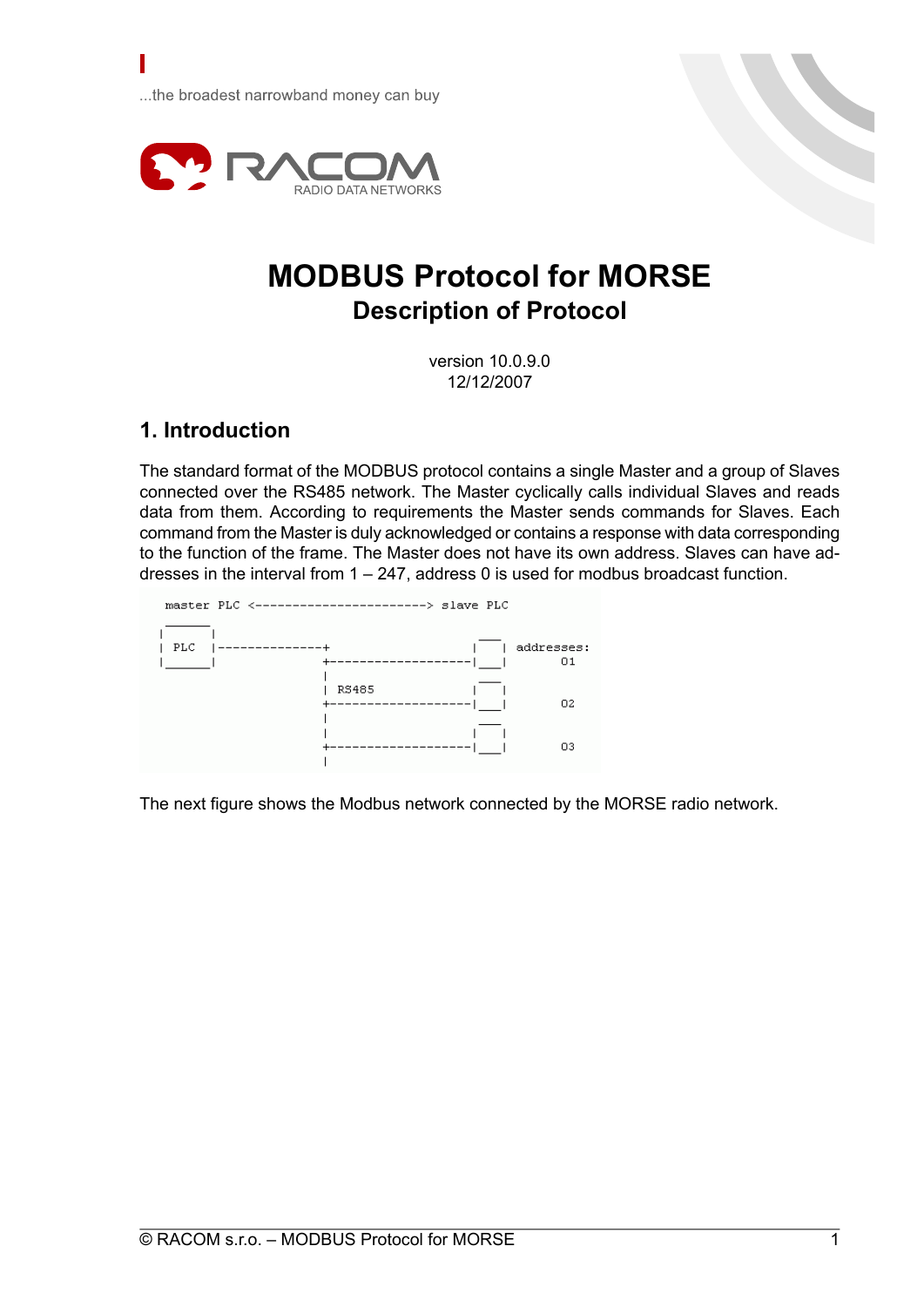

The Slave PLCs are connected individually or in groups to the MORSE CU (communication unit, modem, radio), which locally take on the function of the Master PLC.

The Modbus bus is interrupted by an inserted radio network which mediates the connection in the following three modes. Radioslave (RS) and Radiomaster (RM) are CUs with the Modbus protocol.

Radioslave has a Modbus address the same as the lower byte of its own MORSE address. The lower byte of the CU Radiomaster address is the same as one of the addresses of connected Slave PLCs. For directing other PLCs the "multiaddressing" function in menu  $(N)$  odes (e) dit is used. Characters in brackets such as  $(p)$  exiod identify protocol parameters. An example of addresses is also given.

MODBUS protocol for MORSE can operate in three modes

- transparent
- cache
- packet

# **Transparent Mode**

All packets that come from the connected Master PLC to the CU Radioslave are immediately transmitted through the MORSE network to the respective remote CU Radiomaster and transferred to the Slave PLC. A packet must contain the Slave address in the first byte and the Modbus function number in the second byte and then data and finally the checksum. The packet passes through the protocol and MORSE network without change. A message from the Slave PLC is only accepted as a response to a query and is sent to the questioner´s address. The mode is only suitable for small networks with a longer Master - Slave query interval.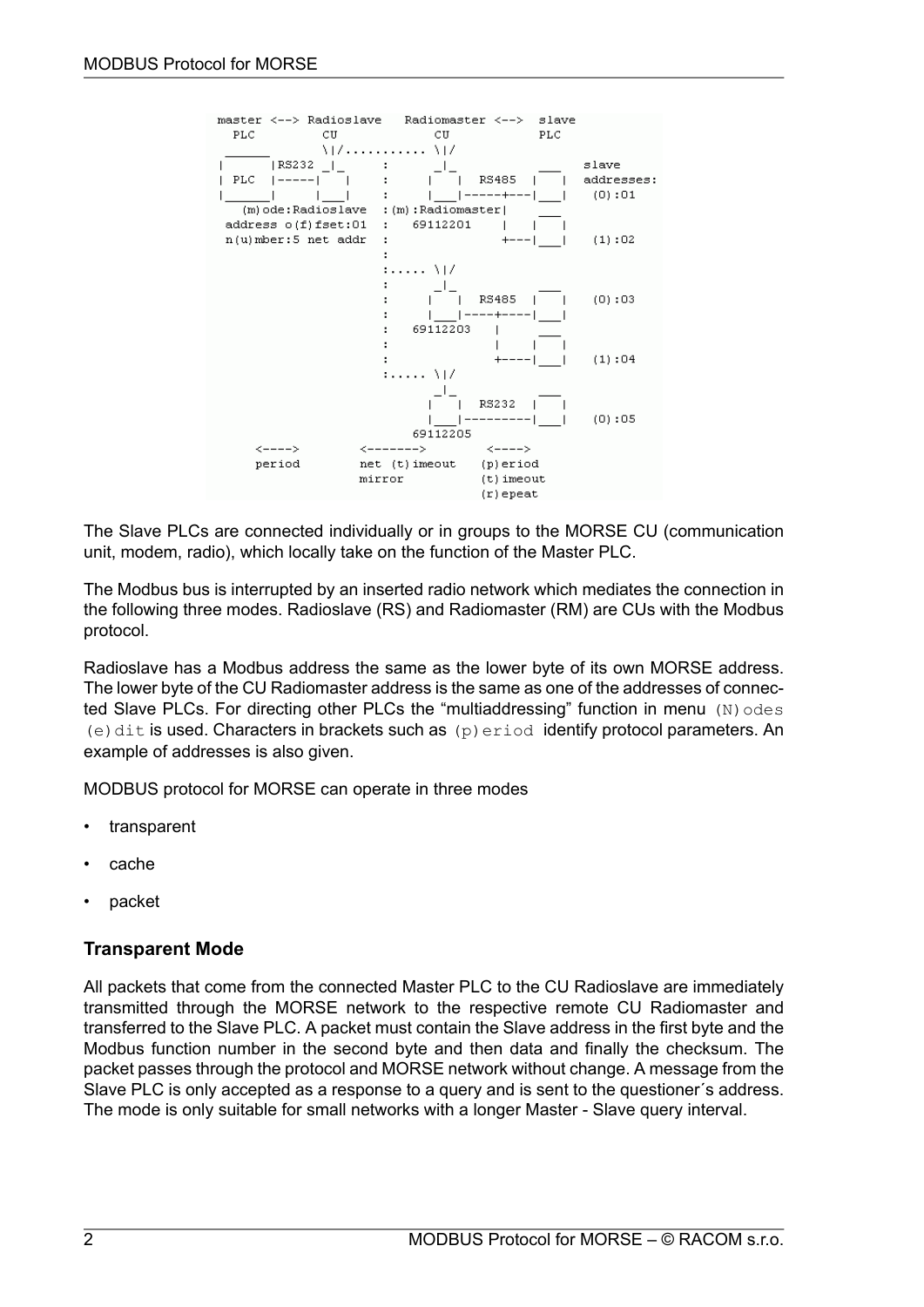# **Cache Mode**

CU Radiomaster queries the connected Slave PLCs in the short interval  $(p)$  exiod and stores obtained data in its cache memory. Only when there is a change in the data in this memory is a packet sent through the MORSE network to the CU Radioslave. This maintains data from all Slave PLCs connected via the MORSE network. Upon a query, within a short period, it then passes data to the Master PLC. The transfer of commands from the Master to the Slave, which is less frequent, occurs in transparent mode.

Cache mode transmits only data changes (+ refresh over a longer time interval) through the MORSE network, which is why it is suitable for larger networks. A Slave can only transmit as a response to a received command. Direct Slave - Slave communication is not possible.

In Cache mode the Master serves a max. of 50 Slaves in fw 740, from fw749 max. 250 Slaves for MR400 or 50 Slaves for MR25.

# **Packet Mode**

In packet mode periodic master <—> slave communication is maintained over wire links RS485 or RS232, i.e. Master PLC <—> Radioslave, Radiomaster <—> Slave PLC. In this case only a short descriptor is transmitted and only then in the case of new information is the whole data buffer transmitted. Based on information from the data buffer the CU generates a MORSE packet which is sent through the MORSE network to the destination CU.

This is where the differences between master - slave disappear. A Slave PLC can send a message without a call and also for another Slave PLC.

Transparent and Cache modes or also Transparent and Packet modes can operate simultaneously. Transparent mode is usually used in these cases for service work on a PLCs. All modes require that the Master is able to wait a longer time (seconds) for a response to a command from a Slave.

# **All modes**

require that the Master is able to wait a longer time then at the communication on simple wire link for a response to a command from a Slave. The response on SCC comms after tens msec, the response on RFC can comm at wrong conditions after a number of seconds.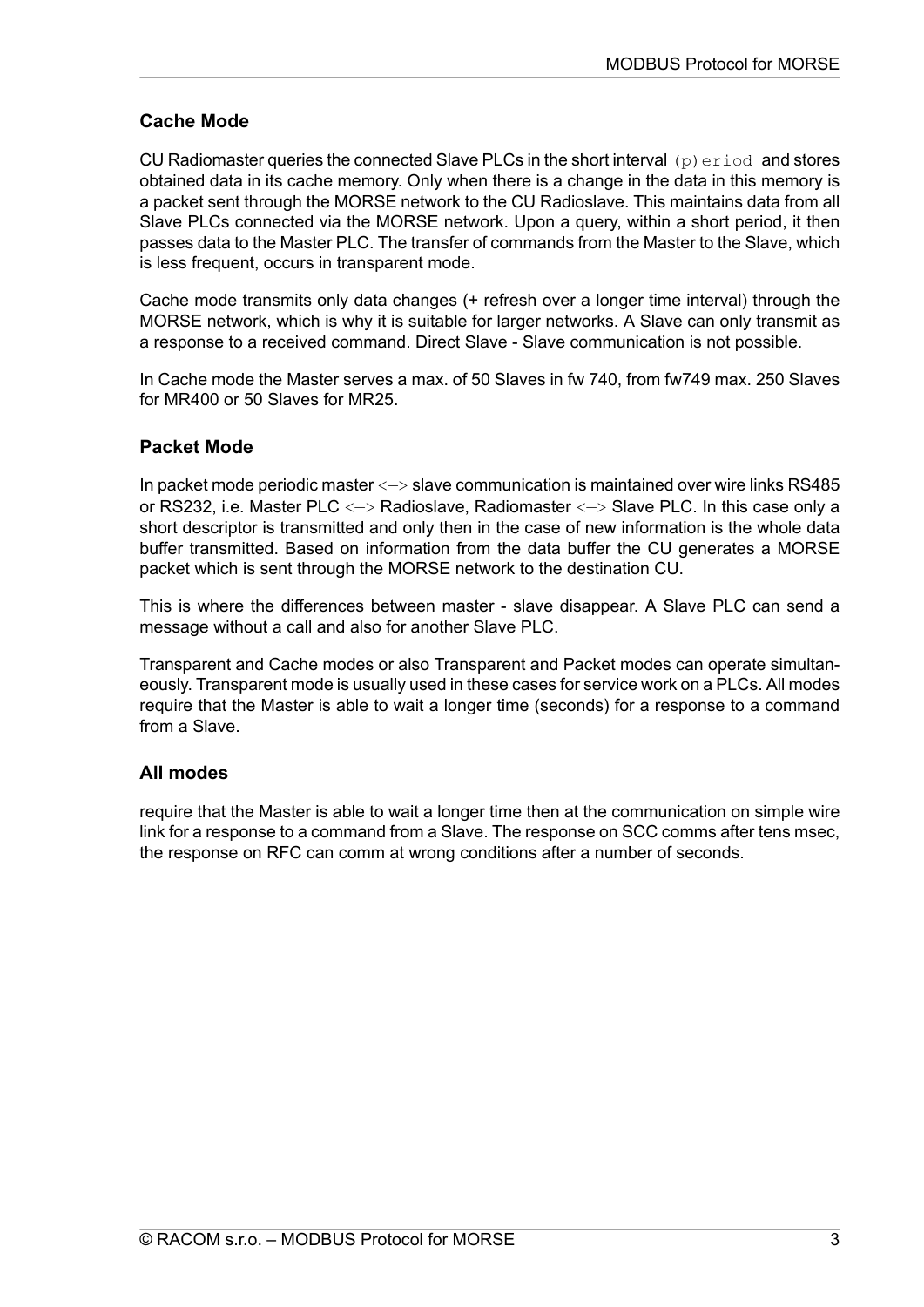# <span id="page-3-0"></span>**2. Data Format**

Overview of Modbus functions for reading and entering data from various parts of the PLC memory. A more detailed description is given in article "Formatting MODBUS frames for MORSE".

| function/8<br>(hex) |               | unit for:<br>start/16<br>number/16 | <b>PLC</b> |                    |
|---------------------|---------------|------------------------------------|------------|--------------------|
| read                | <u>&lt;--</u> |                                    |            |                    |
| write               | $--&$         |                                    |            |                    |
|                     |               |                                    | Bin        |                    |
| 02                  |               | $\leftarrow -$ bits                | ΙN         | <- physical input  |
|                     |               |                                    |            | <-                 |
|                     |               |                                    |            | $ <$ -             |
|                     |               | $01 \leftarrow -$ bits             |            |                    |
|                     | $05$ --> 1bit |                                    | Bin        | -> physical output |
|                     |               | $0F$ --> bits                      | OUT        | $\vert$ ->         |
|                     |               |                                    |            | ∣ –>               |
|                     |               |                                    | Analog     |                    |
| 04                  |               | <-- words                          | IN         | <-                 |
|                     |               |                                    |            |                    |
| 06                  |               | --> 1word                          |            |                    |
|                     |               | $03 \leftarrow -$ words            | Holding    |                    |
|                     |               | $10$ --> words                     | Registers  |                    |
|                     |               | 17 <--> words                      |            |                    |
|                     |               |                                    |            |                    |
|                     |               |                                    |            |                    |

An overview of the formats of Modbus functions (No. of function, direction of transfer of information, name of function, size of unit num is 1 or 16 bits):

Master-Slave REQUEST from Master | RESPONSE from Slave <--> | 01 <-- B out 01 |  $02 \leftarrow -$  B inp 01 | |adr/8| fce/8| start/16| num/16| crc/16| |adr/8| fce/8| cnt/8| data/8\*cnt|crc/16| 03 <-- H Reg 16 04 <-- Inp\_R 16 |adr/8| fce/8| start/16| num/16| crc/16| |adr/8| fce/8| cnt/8| data/8\*cnt|crc/16|  $05$   $\rightarrow$  B out |adr/8| fce/8| start/16| 0xFF00| crc/16| =set 1 bit ON |adr/8| fce/8| start/16| 0xFF00 |crc/16| |adr/8| fce/8| start/16| 0x0000| crc/16| =set 1 bit OFF |adr/8| fce/8| start/16| 0x0000 |crc/16| 06 --> H Reg |adr/8| fce/8| start/16| data/16| crc/16| =write 1 word |adr/8| fce/8| start/16| data/16|crc/16| 0F --> B out 01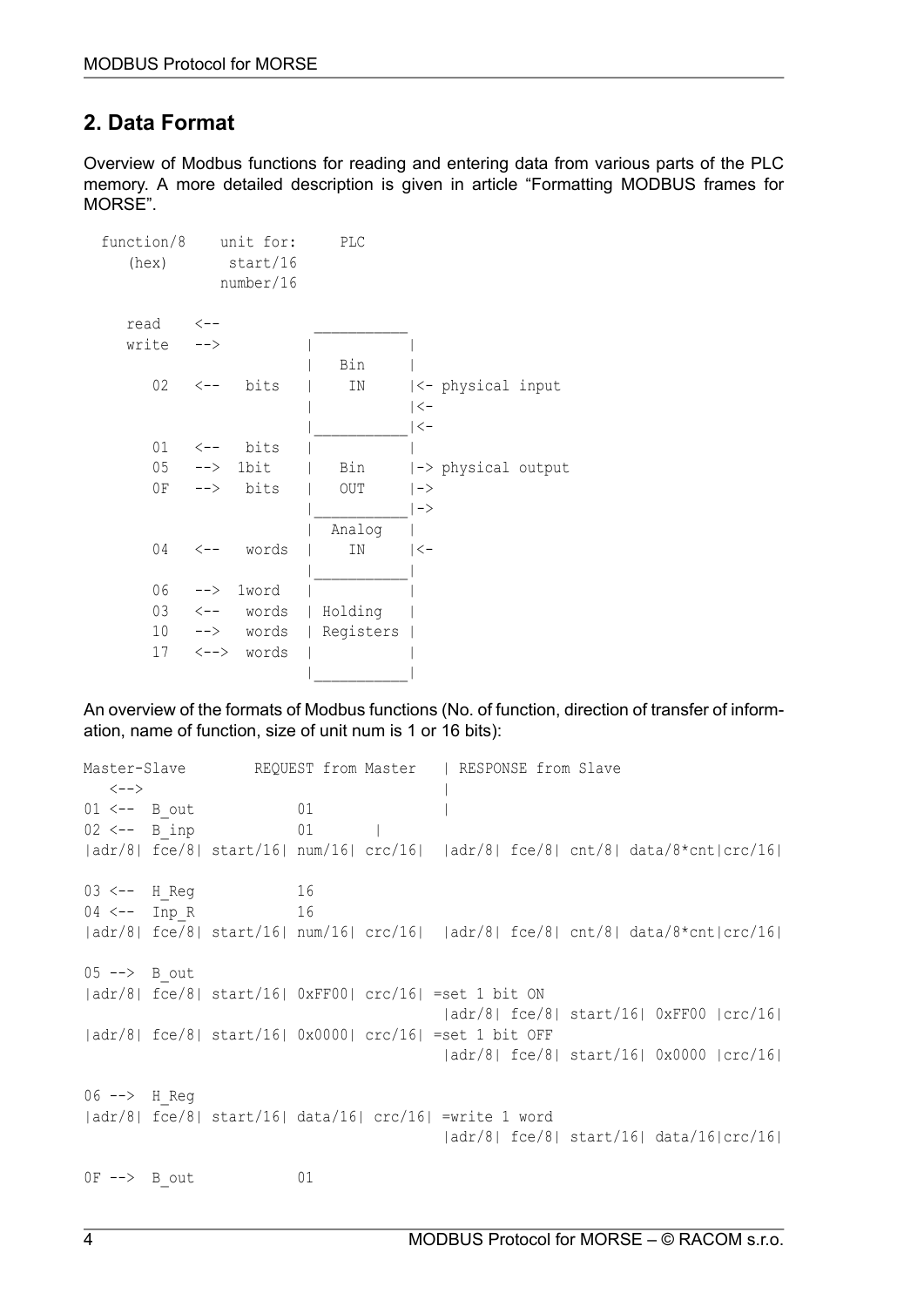```
|adr/8| fce/8| start/16| num/16| cnt/8| data/8*cnt| crc/16|
                                          |adr/8| fce/8| start/16| num/16 |crc/16|
10 --> H_Reg 16
|adr/8| fce/8| start/16| num/16| cnt/8| data/16*num|crc/16|
                                         |adr/8| fce/8| start/16| num/16 |crc/16|
reply to the command entered incorrectly Err
                                         |adr/8| 0x80+fce /8| excode/8| crc/16|
adr address of PLC on Modbus busbar
free function which the PLC performs upon receiving a frame
start start address of data (output) which will be processed
num number of words (f03,04,10,17) or bits (f01,02,0F) for reading or writing
cnt number of bytes necessary for the transfer of the requested data
data states of read or written registers
crc security word
excode number of exceptions, specifies error
         1. function number error
         2. data address error
```
- 3. data content error
- 4. not occupy
- 5. acknowledged receipt of command the performance of which is slow
- 6. refusal, Slave is busy executing the slow command

```
Example of communication:
15:28:06.780 tx 8 | S00
0403 1000 0001 809F
15:28:06.784 rx;i 7 | S00
0403 0200 0074 44
```
#### 04 questioned address

- 03 reading from Holding register
- 1000 from address 1000
- 0001 read 1 word
- 809F crc
- 04 answering address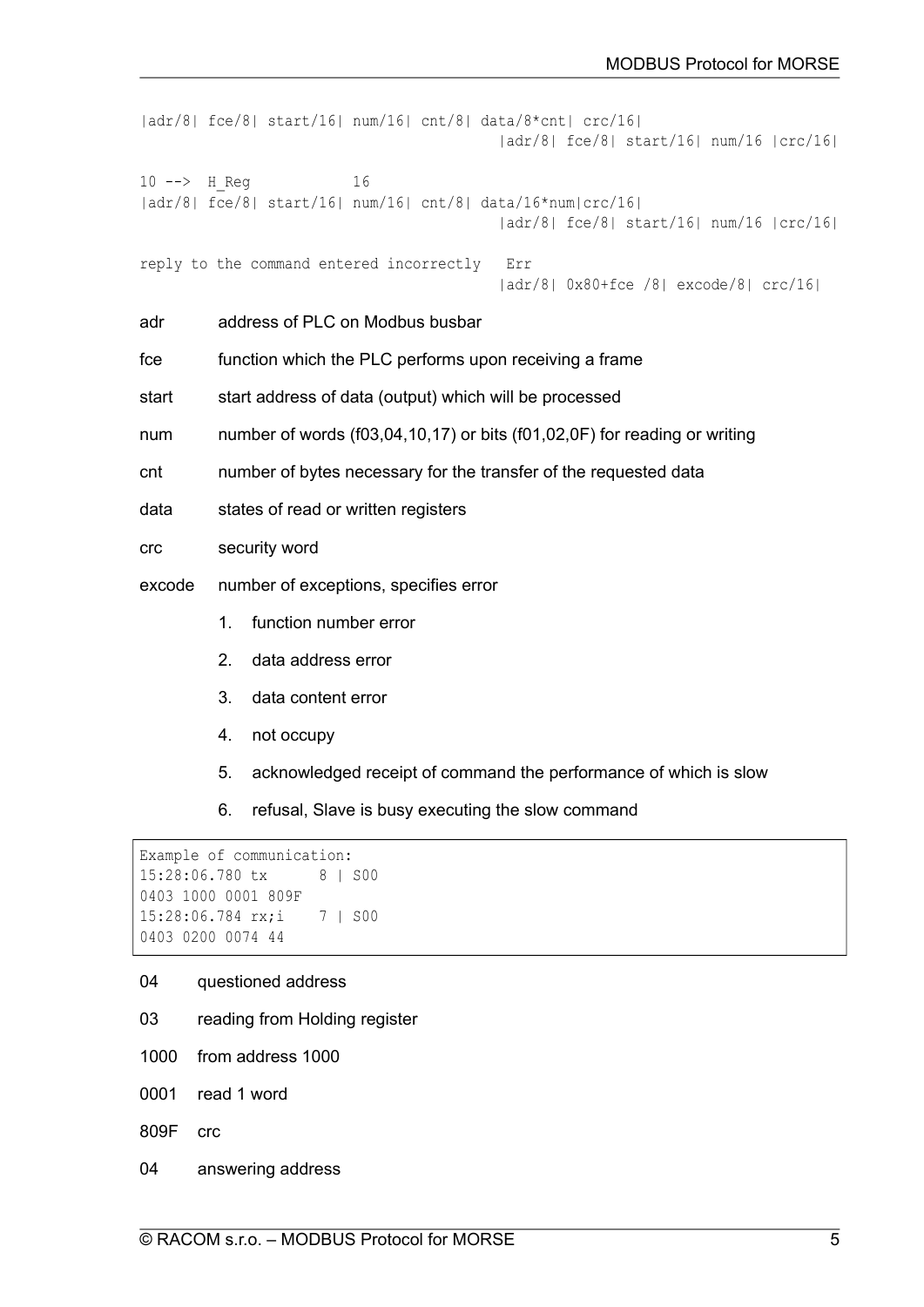03 reading from Holding register

- 02 2 byte read
- 0000 content of read bytes

```
7444 crc
```
# **3. Implementation in the MORSE system**

Modem mode is set up (for SCC2 here) in menu SPe2t:

```
MODBUS parameters:
PLC Master - CU RADIOSLAVE ... CU RADIOMASTER - Slave PLC
(m)ode:RADIOSLAVE (wired to master)
(a)utomaster:OFF
(c)ache:ON (p)acket:OFF (t)rans:ON
(M)aster (S)lave
(A)utomaster
(C)ache
(P)acket
(T)rans
(s)ervices De(f)aults menu
(0) ld menu (sw ver =< 5.74)
(q)uit
\gt
```
(m)ode (m)ode:RADIOSLAVE (wired to master) - Modem position in the network

- (a)uto (a)utomaster:OFF The Radioslave can have the automaster function switched on. It then assumes the Radiomaster function when communication over RS485 is interrupted.
- (c)ach (c)ache:ON Mode selection.
- (p)ack (p)acket:OFF Mode selection.
- (t)rans (t)rans:ON Mode selection.
- (M)ast This and next menus contain the parameters for chosen modes.

### **3.1. Modem as RADIOSLAVE**

The radioslave is connected via the SCC to the PLC Master and from the Master's point of view represents all PLC Slaves in the network. The addresses of all PLC Slaves are defined for RS using parameters o(f)fset and n(u)mber. Based on the mode defined in menu SPe2t RS then communicates with RM modems which are located by individual PLC Slaves.

slave parameters: address o(f)fset:1 n(u)mber:5 net addresses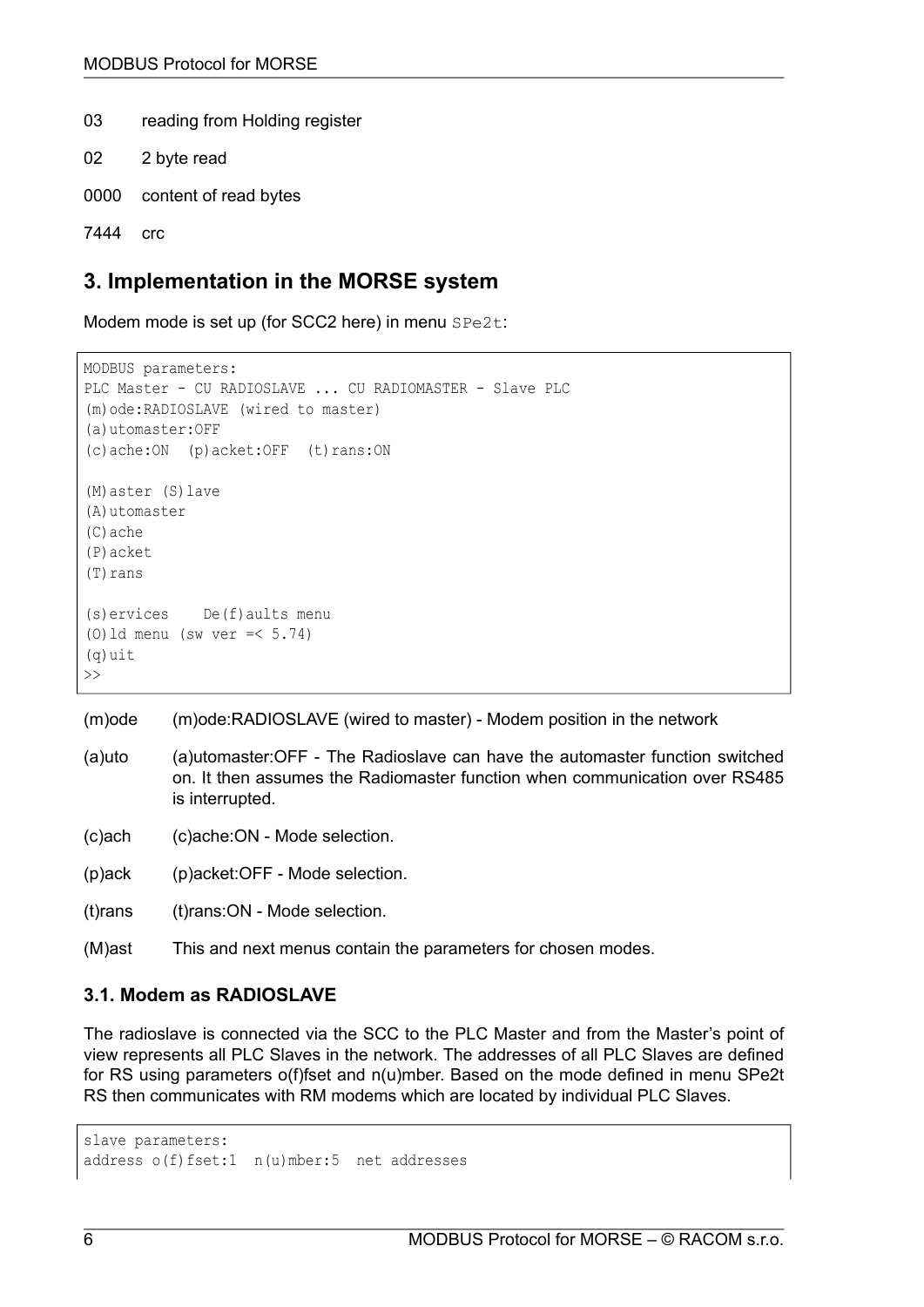```
address type (o)ut: MORSE
address type (i)n: MORSE
(r)epeat discard:5 (deprecated)
d(e)vice type:PLC
Sep (a)ddress: 5
(q)uit
\rightarrow
```
- o(f)f address o(f)fset:1 PLC Slave addresses form a continuous series. The lowest of them is given here, the min. value is 1
- n(u)m n(u)mber:5 Number of serviced PLC Slave (max. 50 for fw up to 740, fw 749 and higher with MR400 manages up to 250 Slaves, for MR25 the limit is 50 Slaves)
- (o)ut address type (o)ut: MORSE/MODBUS for packets leaving to the network the address of the target PLC Slave is derived either from its MORSE address or from its MODBUS address contained in data.
- (i)n address type (i)n: MORSE for packets incoming from the network the address of the source PLC Slave is derived either from its MORSE address or from its MODBUS address contained in data.
- (r)ep (r)epeat discard:5 (deprecated) Any parameters which have been cancelled or are not recommended are marked "deprecated".
- d(e)v d(e)vice type:PLC type of connected PLC Slave:
	- PLC Connected common PLC´s or PC with MODBUS protocol
	- SEP Connected SEP devices in old format (not MTF)
	- PLC+MTD The devices with MODBUS protocol are connected and also the Morse Technology Device, i.e. the SEP or ADIO modules using the MTF format.
- (a)dd Sep (a)ddress:5 If PLC+MTD mode is switched on then the range of addresses for MODBUS PLC and MTF devices is defined here (addresses lower than Sep Address are always MODBUS PLC addresses; addresses equal and higher than Sep (a)ddress are reserved for MTF devices - ADIO, SEP)

# **3.2. Modem as RADIOMASTER**

Radiomaster appears in the MORSE network under an address, the last byte of which is the same as one of the Modbus slave addr:, e.g. 69112203. Messages for the next of them are received using the Multiaddressing function (in menu Ne). The address of the respective Radioslave is given in item (d) estination:

Communication over the RS485 line (or RS232 for a single Slave) occurs with a  $(p)$  exiod: (here 200 ms), wait for a max. period of  $(t)$  imeout: for a response,  $(r)$  epeat: number of repeats after  $(t)$  imeout.

```
master parameters:
(d)estination:691122FFh destination
d(e)vice type (deprecated):PLC
```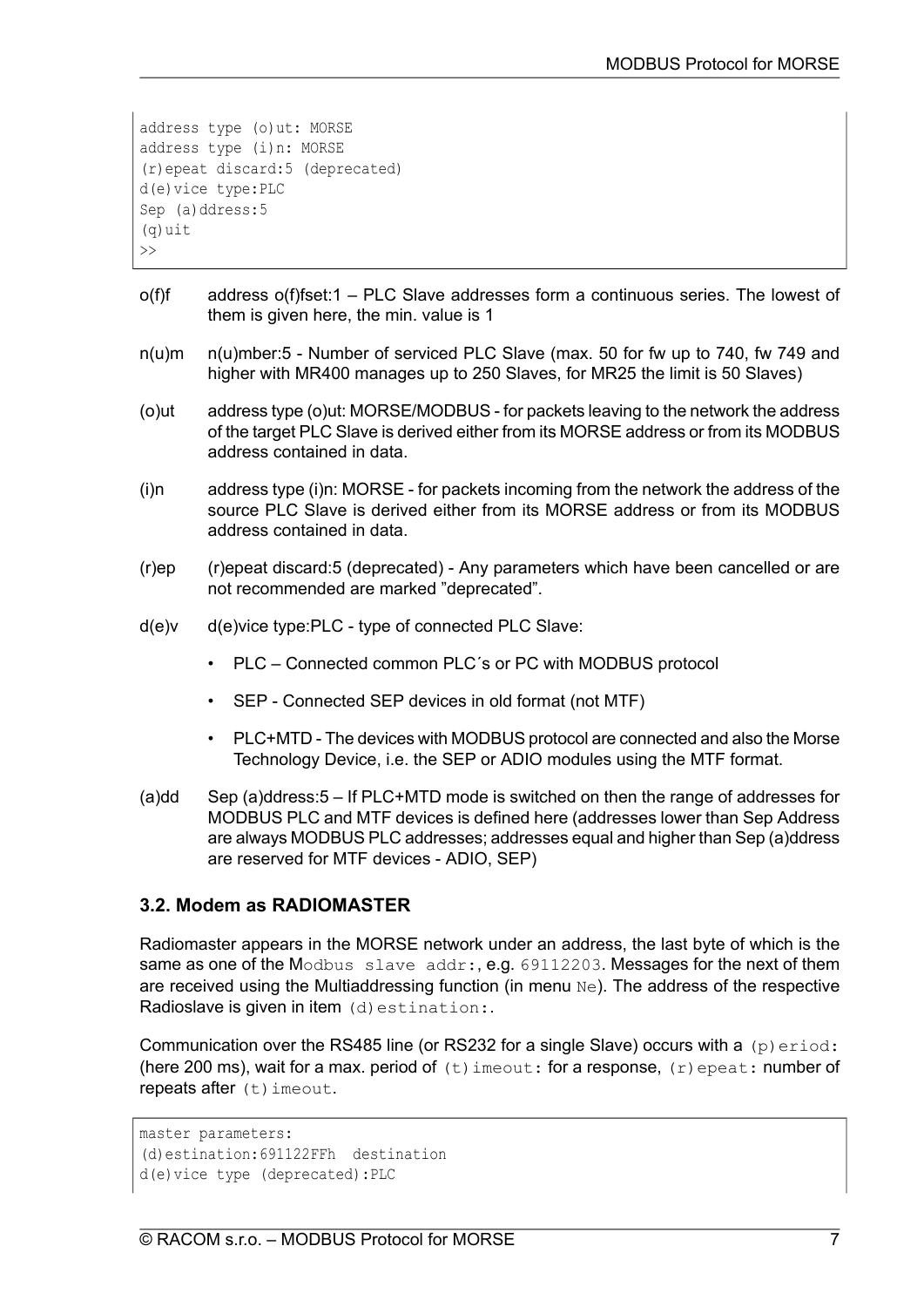```
Modbus slave addr: (0):3 (1):4 (2):5 (3):0
Modbus slave addr: o(f)fset:1 n(u)mber:0
address type (o)ut: MORSE
address type (i)n: MORSE
(a)ddress mask:FFh (deprecated)
(p)eriod:20 period i(n) : *10ms
(t) imeout:10*100 ms
(r)epeat:2
DPM(B) bcast compat:OFF
(q)uit
\gt
```
- (d)est (d)estination:691122FFh Radioslave address in the MORSE network, uses Cache mode for sending messages RM -> RS, also for error messages.
- (0) Modbus slave addr:  $(0)$ :5 (1):0 (2):0 (3):0 List of Slave stations included in the polling cycle; addresses need to be filled from the parameter (0), e.g.:(0),(1),(2); from **sw 749** Modbus slave addresses are entered in **decimal** format. If the number of Slaves is higher, then the parameters  $\circ$  (f) fsetandn(u) mbercan be used alternatively.
- o(f)f Modbus slave addr: o(f)fset:1 Defining the starting address for the longer interval of PLC addresses; multiaddressing in Ne menu must be used, from **sw 749**
- n(u)m n(u)mber:0 Number of PLC´s, interval begins from (o)ffset, from **sw 749**
- (o)ut address type (o)ut: MORSE/MODBUS The source PLC Slave address for packets outgoing to network is derived from it's MORSE address or from MODBUS address contained in the data.

The MORSE option is chosen for one PLC with an address that is the same as the last byte of the node. The MODBUS option is chosen in the case of more PLCs on a bus or if the address of the PLC is different to that of the node.

- (i)n address type (i)n: MORSE/MODBUS The destination PLC Slave address for packets incoming from network is derived from it's MORSE address or from MODBUS address contained in the data.
- (p)er (p)eriod:20 Period for polling Slave stations on RS485 or RS232, the time between receipt of a response and transmission of a new query, for the Cache and Packet mode. The size of time unit is defined in the next parameter.
- $i(n)$  period  $i(n)$ : \*10ms / sec the time unit for the (p)eriod is 10ms or 1sec. Here is the period set to 20\*10ms = 200ms.
- (t)im  $(t)$  imeout:10\*100 ms Max. time for waiting for a response on SCC. For the waiting period the SCC is not active and therefore does not even transfer any other incoming packets.
- (r)ep (r)epeat:2 Max. number of repeats on SCC
- (B) DPM(B) bcast compat:OFF Special parameter for DPMB.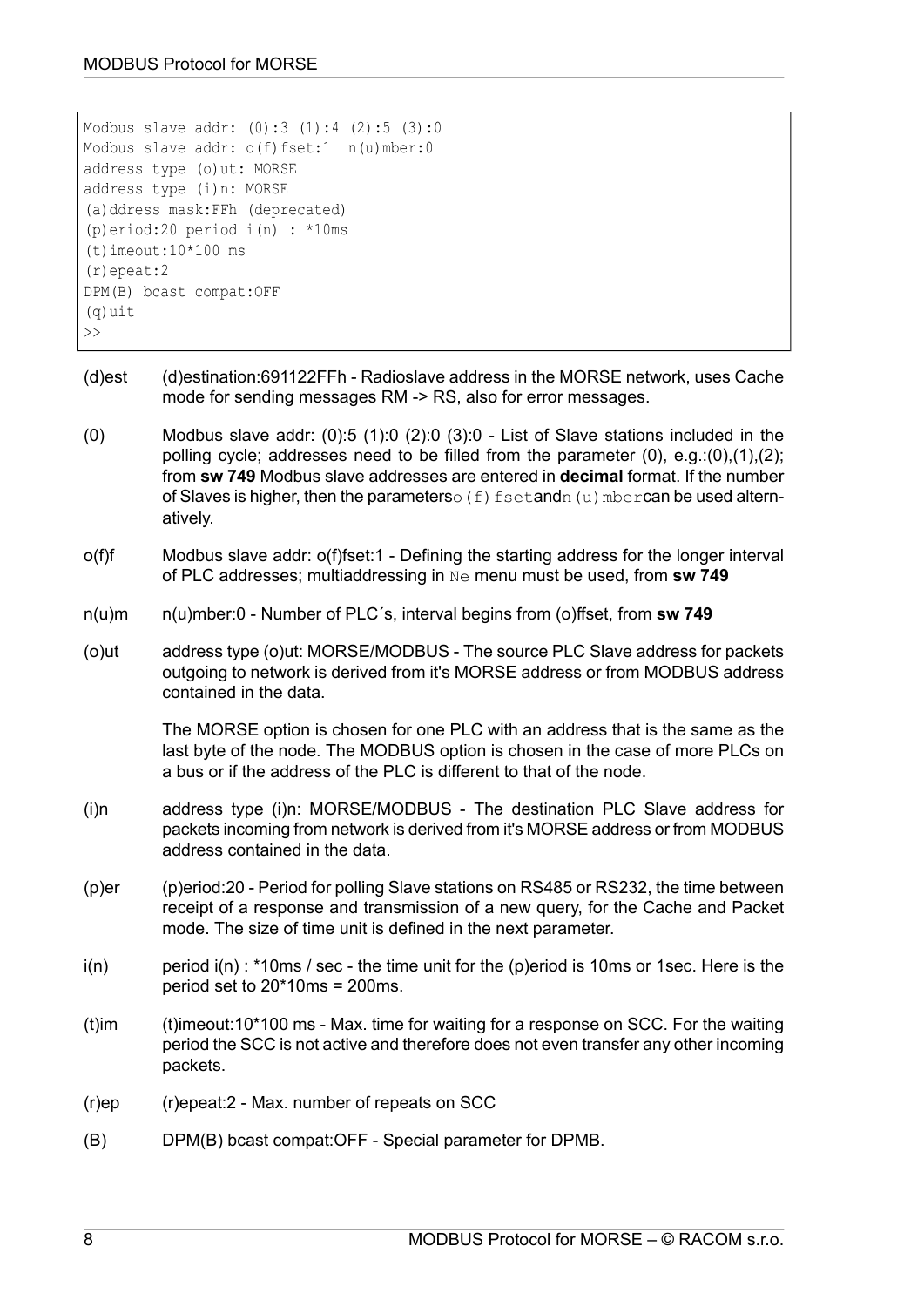# **3.3. Transparent Mode**

In transparent mode all data is transmitted from Master to Slave over the network. It is used for transmission of executive commands from the Master in Cache mode. For bidirectional transmission transparent mode is only suitable for very small networks with a slow "timeout" polling cycle. For restricting the transmission of spurious packets we use checks in RM, as below.

After sending a packet to a Slave the Radiomaster expects, in a max. period of **SPe2tMt** (= timeout), a response from the Slave, which is then sent through the MORSE network to the Radioslave.

RM replies to the MORSE address of the source. This allows there to be more transparent RS in the network.

```
transparent parameters:
(A)rt table No:0
# ART dest: gw:
# mmnnffff hhhhllll
# mtf No Fce high low addr (use help in default menu)
# BEWARE! IF YOU CHANGE CONTENT OF THE TABLE,
# YOU SHOULD RESTART (INIT) THIS PROTOCOL!
check (f)unction:ON
check a(d)dress: OFF
check (C)RC:OFF (deprecated)
check (n)et No:OFF
allow (r)ead req:OFF
(D)etect transp/cache<->packet by :CRC
Net(B)ase:0000 Net(M)ask:0000
(c)ommand cache:OFF (t)im::0s
(q)uit
\gt
```

| (A)rt | (A) rt table No:0 - Table Art is generally not used.<br>Only in the case of communication in MTF format does it serve for transforming MTF<br>functions to Modbus functions. For a more detailed description see the Cache mode |
|-------|---------------------------------------------------------------------------------------------------------------------------------------------------------------------------------------------------------------------------------|
|       | section.                                                                                                                                                                                                                        |

- (f)un check (f)unction: This and other controls serve for barring unauthorised packets which may appear during transparent transfer.
	- ON The function must be one of the series 1, 2, 3, 4, 5, 6, F, 10, 17, 1E valid for RM and RS.
	- OFF The function number is not inspected.
- a(d)d check a(d)dress: Checking the Slave PLC address.
	- ON The address must be one of the addresses in menu  $SPe2tMO$ , 1, 2, 3, i.e. one of the addresses of connected Slave PLCs. Valid for RM.
	- OFF The address is not inspected.
- $(n)$ et check  $(n)$ et No: Checking the packet numbers.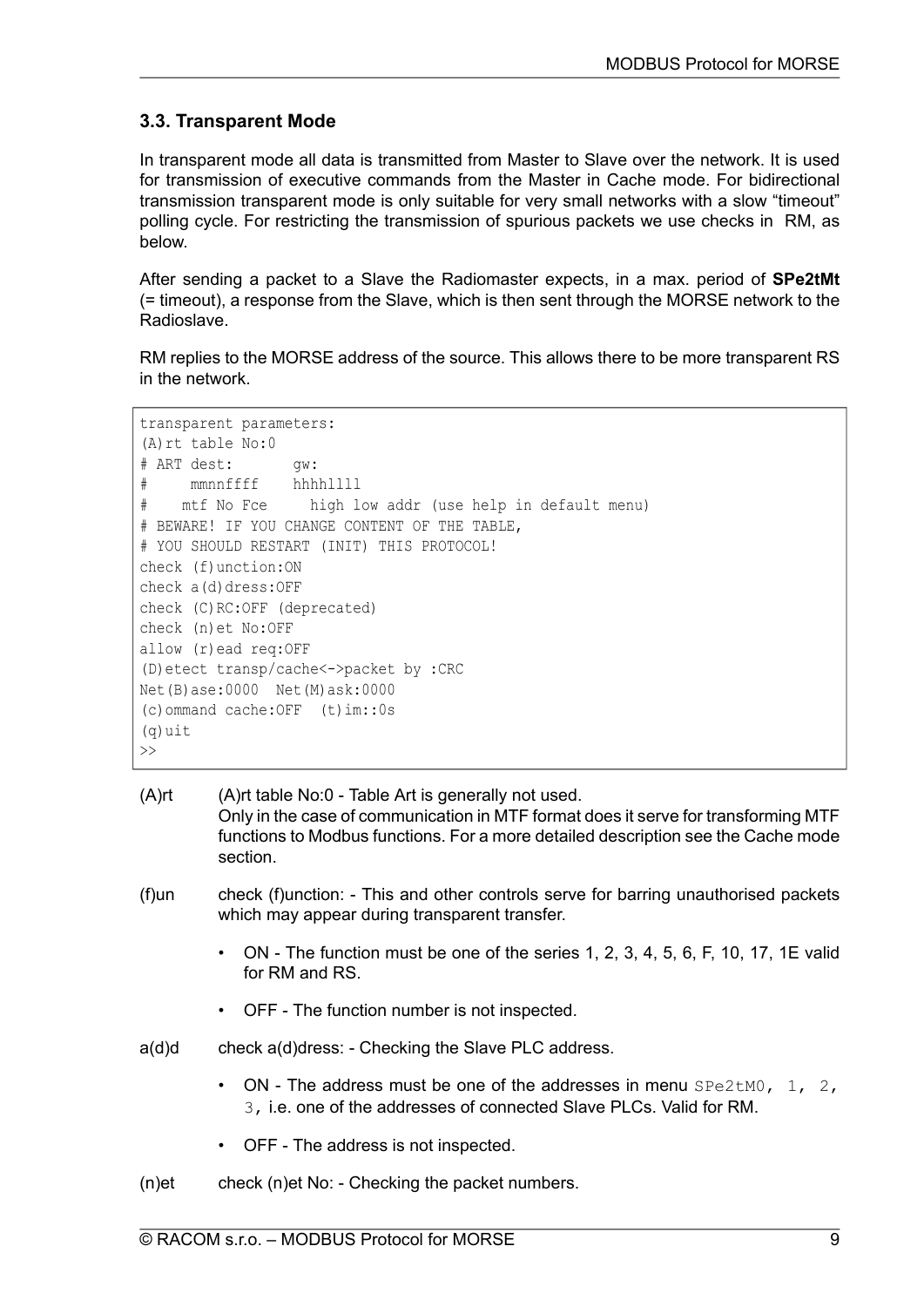- ON Checking numbers of Morse packets; response packet is labelled with the same number as the query at the Morse level; must be switched on in RM and RS.
- OFF The number checking is set off.
- (r)ead allow (r)ead req: Inserting the transparent commands in Cache mode.
	- ON Allows centre Modbus to send transparent read commands to the network to the PLC even though they are not defined as cache. These commands are sent to RM in the transparent mode. They are only defined for RS when using CACHE mode, from **sw 749**
	- OFF In CACHE mode read commands outside of the defined CACHE are discarded. Valid for RS, from **sw 749**
- (D)et (D)etect transp/cache<->packet by : If packet mode as well as other modes are switched on simultaneously it is necessary to distinguish how an incoming packet should be processed. This setting is common for all three modes and can be set up from menu SPe2tT (T)rans or (C)ache or (P)acket. Options:
	- (c) CRC If a calculated CRC agrees, the packet is considered as Cache or Transparent; if it doesn´t agree it is considered as a Packet type
	- (n) NetBase and NetMask takes the src address and if it matches parameters  $Net(B)$  ase and  $Net(M)$  ask then it is a packet for Transparent or Cache mode. If it does not match then it is a packet for Packet mode.
- (B)ase Net(B)ase:00FF "Base" setting for distinguishing between Transparent/Cache and Packet mode. It works with down half of MORSE address only.
- (M)ask Net(M)ask:FFFF "Mask" setting for distinguishing between Transparent/Cache and Packet mode.
- (c)om (c)ommand cache: The PLC Master sends Modbus queries to RS. Some PLCs expect a response in a shorter time than the transfer time over the radio channel from RS to RM and back. In such a case the PLC repeats the query thus excessively flooding the RF channel. For this reason we use the (c)ommand cache, which sends the first query and discards the rest until the time according to (t)im has expired or until a response to the query arrives back. This is set up in RS mode.
	- ON Set on
	- OFF Set off, all packets are sent immediately in the RF channel.
- (t)im  $(t)$ im:10s Timeout for  $(c)$  ommand cache

# **3.4. Cache Mode**

CACHE mode is used for collection of data from a larger number of PLC Slaves. It is supplemented by Transparent mode for transmission of (less frequent) commands in the Master  $\rightarrow$ Slave direction.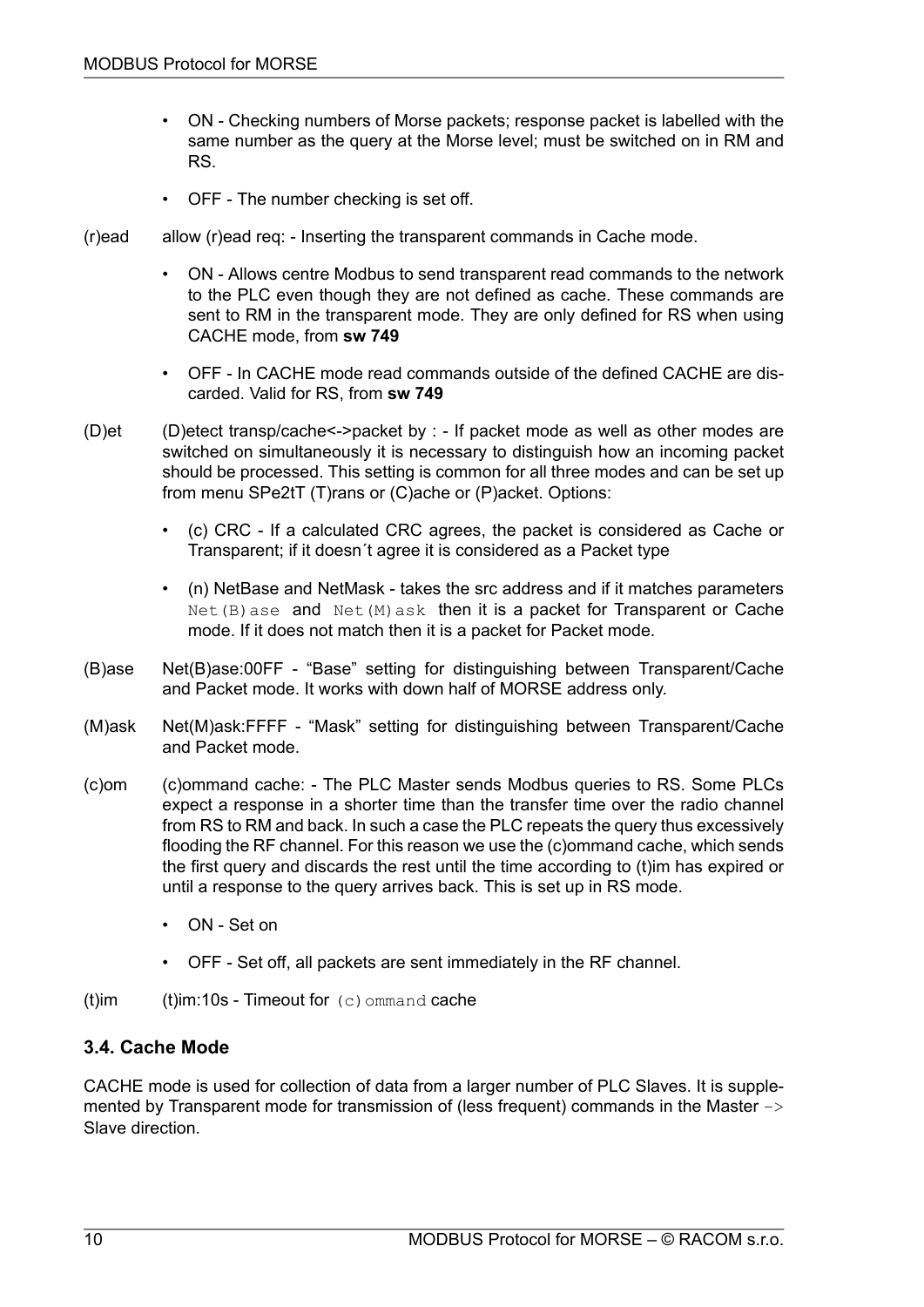In cache mode identical memory areas - cache - are created in the PLC and in modems. Transmission of data from Slave  $\rightarrow$  RM occurs on the link with short period  $\text{SPe2tMp}$  set in the range of 100 to 200ms. This maintains the current image of the status of connected Slaves in RM. If there are no changes in this image it is sent over the radio to RS in intervals  $SPe2tCt$ . If a change occurs in RM cache, a message for RS is sent immediately. Thus current images of the cache of all connected Slaves are maintained in RS cache with minimum loading of the radio network. PLC Master then reads this cache in RS in the same way as if it had read the status of all Slaves over the Modbus network.

On monitoring the status of cache memory the whole content of cache is transmitted over the link. Polling is controlled by the Radiomaster or the PLC Master. Information is only transmitted in the Slave  $\rightarrow$  Master direction.

```
cache parameters:
(A)rt table No:1
# ART dest: gw:
# mmnnffff hhhhllll
# mtf No Fce high low addr (use help in default menu)
# BEWARE! IF YOU CHANGE CONTENT OF THE TABLE,
# YOU SHOULD RESTART (INIT) THIS PROTOCOL!
(D)etect transp/cache packet by :CRC
Net(B)ase:0000 Net(M)ask:0000
net (t)imeout - mirror:30s
a(l)iasing:OFF
(g)lue to trans:off
(e)rr. report:SILENT err. (a)dr:0h err. (m)ask:0000h
(o)ld cache menu (since sw.630)
(q)uit
\gt
```
- (A)rt (A)rt table No:1 number of ART table where cache memory is defined, more detailed explanation follows. Fill in the Art table first and after it the SPe menu.
- (D)et (D)etect transp/cache<->packet by : If the Packet mode and any other are used together then it is necessary to distinguish how the incoming packet should be processed. This setting is common for all 3 modes and can be set in menu SPe2tT (T)rans or (C)ache or (P)acket. Possibilities:
	- (c) CRC If a calculated CRC agrees, the packet is considered as Cache or Transparent; if it doesn´t agree it is considered as a Packet type
	- (n) NetBase and NetMask takes the src address and if it matches parameters  $Net(B)$  ase and  $Net(M)$  ask then it is a packet for Transparent or Cache mode. If it does not match then it is a packet for Packet mode.
- (B)ase Net(B)ase:00FF Base setting for distinguishing between Transparent/Cache and Packet mode. Only low half of MORSE address is used.
- (M)ask Net(M)ask:FFFF Mask setting for distinguishing between Transparent/Cache and Packet mode. Only low half of MORSE address is used.
- (t)im net (t)imeout mirror:30s Period of reporting to RS, if no change in cache occurred.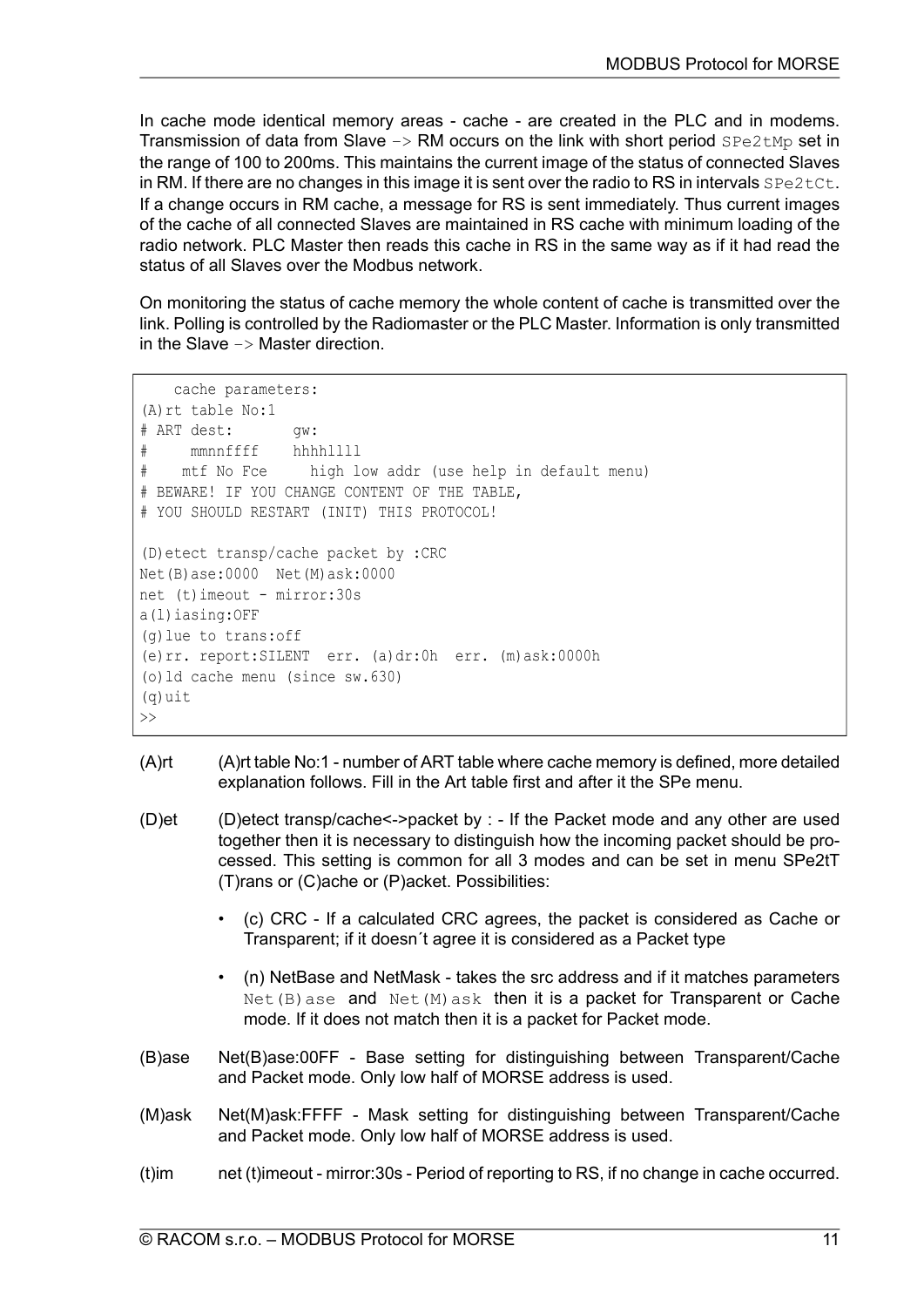- a(l)i a(l)iasing:OFF Common cache for all functions:
	- OFF normal state independent memory space defined for each Modbus function
	- ON only one cache memory defined, all functions written here
- $(g)$ lue  $(g)$ lue to trans: off
	- off normal state
	- on the content of cache is also connected in the same packet to the transparent response from RM to RS, so information about implementing a command gets to RS faster
- (e)rr (e)rr. report:SILENT Behaviour in the case of a loss of communication on the line RM <–> PLC/SEP:
	- NONE **RM** error message is not sent, messages continue with interval Spe2tCt with old values
	- NONE **RS** Radioslave continues answering on Master's requests
	- SILENT **RM** upon a loss of communication transmission ends with interval Spe2tCt, RS ascertains the error after time Spe2tCt set in RS
	- SILENT **RS** A radioslave, which over a period SPe2tCt doesn't receive a message from RM, or receives an error REPORT from RM, stops responses to queries from the PLC Master.
	- REPORT **RM** upon a loss of communication an error message is immediately generated, RS ascertains the error immediately, functional from version 7.65
	- MASK **RM** upon a loss of communication on RS485 the current message is sent to the Master, but modified in such a way that set bits  $(m)$  are added to the selected word (a) of the message by operation OR. Example:

err. (a)dr:0h err. (m)ask:FFFFh

```
10:30:47.087 tx 8 | S03
0503 0010 0003 058A
10:30:47.148 rx;i 11 | S03
0503 06AA AABB BBCC CC12 33
10:30:49.149 tx 8 | S03 ...connection on RS485 broken
0503 0010 0003 058A
10:30:52.151| |691122FF 00000005|S03I OUT 11||89 4usr 0
0503 06FF FFBB BBCC CC12 3A
```
Zero word of the data AAAA is changed to FFFF by operation OR.

- DATMOLUX special format for DATMOLUX
- (a)dr err. (a)dr:0h parameter for MASK mode address of word from the beginning of the block *cash* memory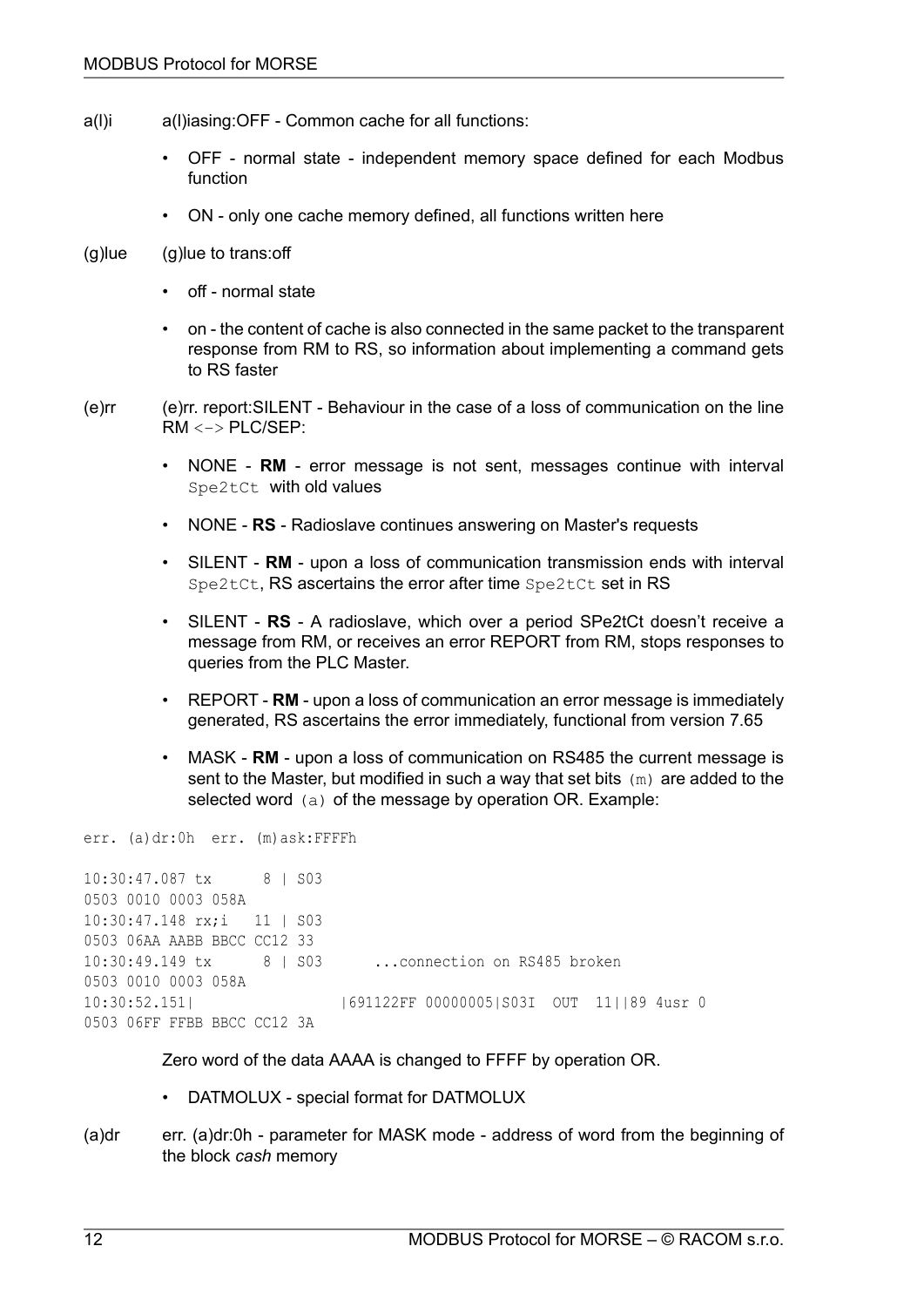(m)ask err. (m)ask:0000h - parameter for MASK mode - a word, which is added (OR) to a selected word of memory cache

### **Art and CACHE tables**

Memory blocks for the cache function are defined in the same way in RS and RM using Table Art. For standard Modbus communication Art defines one cache memory in each of its rows. It contains a sequence number, Modbus function and the range of reserved memory. Example:

```
ART No 1:
items: 3
default gw: 00000000 (0.0.0.0 )
dest: gw:
00040002 00040000 (0.1.0.2 0.4.0.0 )
00050003 00020000 (0.2.0.3 0.2.0.0 ) ...length 2 word
00060003 00140010 (0.3.0.3 0.20.0.16 ) ...length 4 word
\rightarrow
```
#### Writing format for dest and gw:

 $|$  rez/8 | No/8 | rez/8 | fce mb/8 | high addr/16 | low addr/16 |

- rez/8 reserve, 00
- No/8 sequence number, arbitrary, serves for distinguishing between dest items in the case of the same modbus functions
- fce mb/8 number of Modbus function (01, 02, 03, 04). A function recorded with an upper bit 1, i.e. 81, 82, 83, 84, creates a memory block which is not transferred immediately after a change of contents. It is only transferred to RS upon a change of another block or after time SPe2tCt. Valid from version 10.0.20.0.
- high addr/16 address of high end of memory space
- low addr/16 address of high end of memory space

For example the third row defines the cache memory for function 03 - reading registers, which contains 4 words at addresses 0010, 0011, 0012, 0013.

Responses to Modbus queries are stored in individual cache memories based on the number of the Modbus function. If there are more records with the same function number they are distinguished by their length. Memory for functions with the same number must be defined such that they can be differentiated by their length and must be listed in Art from the shortest at the top to the longest at the bottom. A PLC Slave must provide data for all cache defined in this way. If data is shorter then communication doesn't take place.

It is possible to define a max. of 8 cache memories in Art. The maximum volume of all defined cache is 1400 byte in the case of the Radiomaster. This means that upon refreshing cache in the Radiomaster -> Radioslave direction a MORSE packet of maximum size 1400 bytes of user data can pass through the network.

For the Radioslave (in the centre) the memory in the modem is a limiting factor. Allocated memory in the centre = (NumberPLC+NumberSEP+NumberADIO) × SizeCache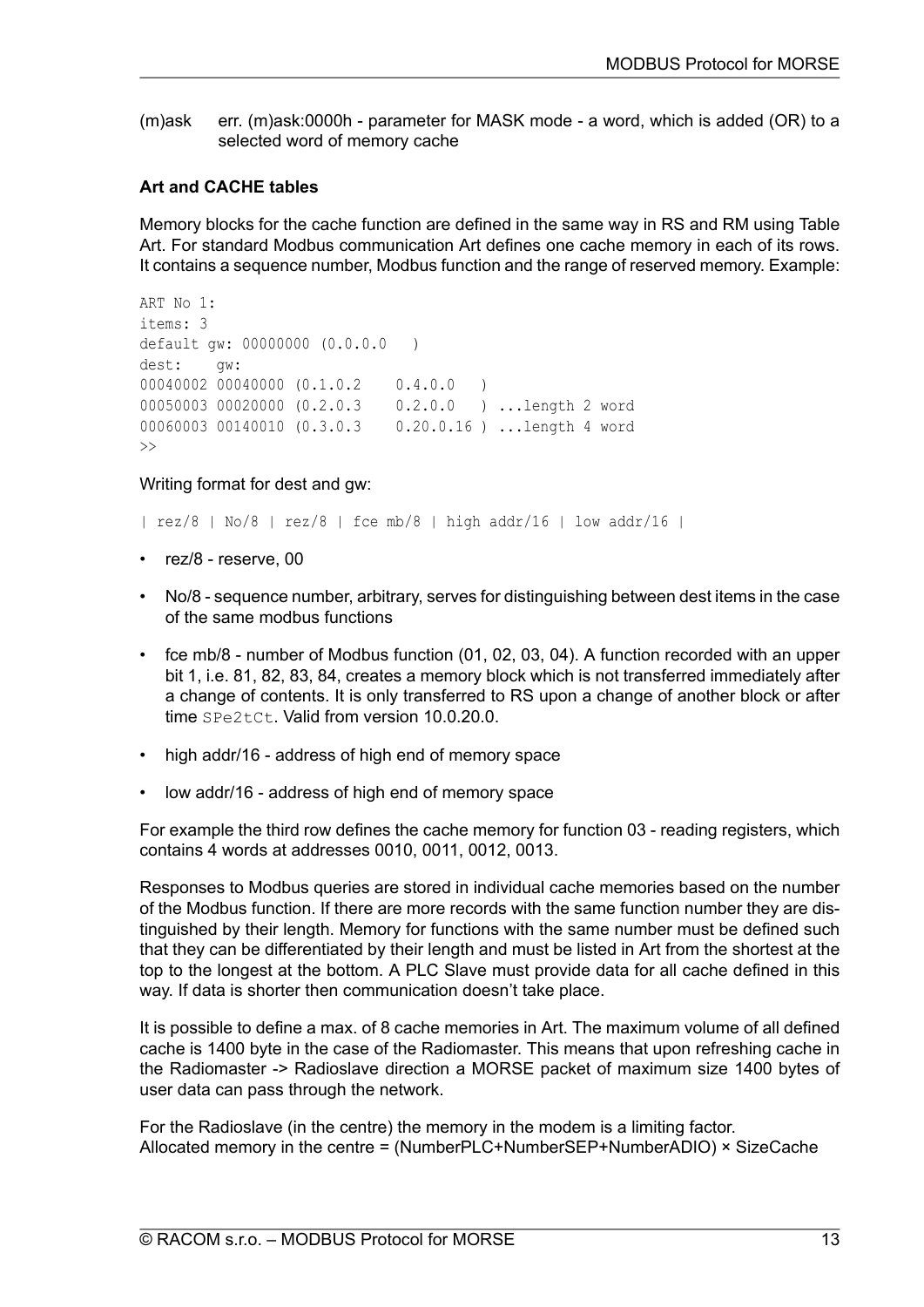- For MR25 allocated memory is < 5000 Byte
- For MR400 allocated memory is < 250 000 Byte

### **ADIO, SEP and MTF in the Modbus**

The Master PLC can communicate with Slaves ADIO or SEP, which work with the MTF format.

These devices are defined in RS in the (S)lave menu using parameters SPe2tSe, SPe2tSa. Table Art then performs a transfer between functions MTF and Modbus. Besides CACHE memory blocks for reading from modules ADIO and SEP a RULY blocks are defined for writing. Here is the recommended configuration of Art with comments:

```
dest: qw: ...CACHE, MB <-- SEP
06010001 00080000 (6.1.0.1 0.8.0.0 ) ...read Dout 8 bit
01020002 00100008 (1.2.0.2  0.16.0.8 ) ... read Din 8 bit
07030004 000C000A (7.3.0.4 0.12.0.10) ...read Aout 2 word
02040004 00090001 (2.4.0.4  0.9.0.1  ) ... read Ain 8 word
                                   ...RULY, MB --> SEP
07070006 01020100 (7.6.0.6 1.2.1.0 ) ... write Aout 2 word
06080005 00080000 (6.8.0.5 0.8.0.0 ) ...write Dout 8 bit
0609000F 00080000 (6.9.0.15 0.8.0.0 ) ...write Dout 8 bit
```
Contain of dest and gw items:

```
| mtf/8 | No/8 | rez/8 | fce mb/8 | high addr/16 | low addr/16 |
```
- $mft/8$  MTF function number, format see Protocol MTF for [MORSE](https://www.racom.eu/cz/support/prot/mtf/index.html)<sup>1</sup>
- No/8 sequence number, arbitrary, serves for distinguishing between dest items in the case of the same modbus functions
- fce mb/8 Modbus function number for CACHE (1, 2, 3, 4, version 81, 82, 83, 84 see above) or for RULY (5, 6, F)
- high addr/16 upper end of memory space
- low addr/16 down end of memory space, the address in bits or in words depending on Modbus function type, see chapter Data [format](#page-3-0)

A maximum of 8 CACHE can be defined.

Memory with the same Modbus function number (here rows No 3 and 4) are again distinguished by length and listed from shortest to longest.

The table in question is suitable for communication with module ADIO and SEP. The Master PLC must send queries corresponding to the length of the connected device, e.g. for Din ADIO a query of 2 bits.

<sup>1</sup> https://www.racom.eu/cz/support/prot/mtf/index.html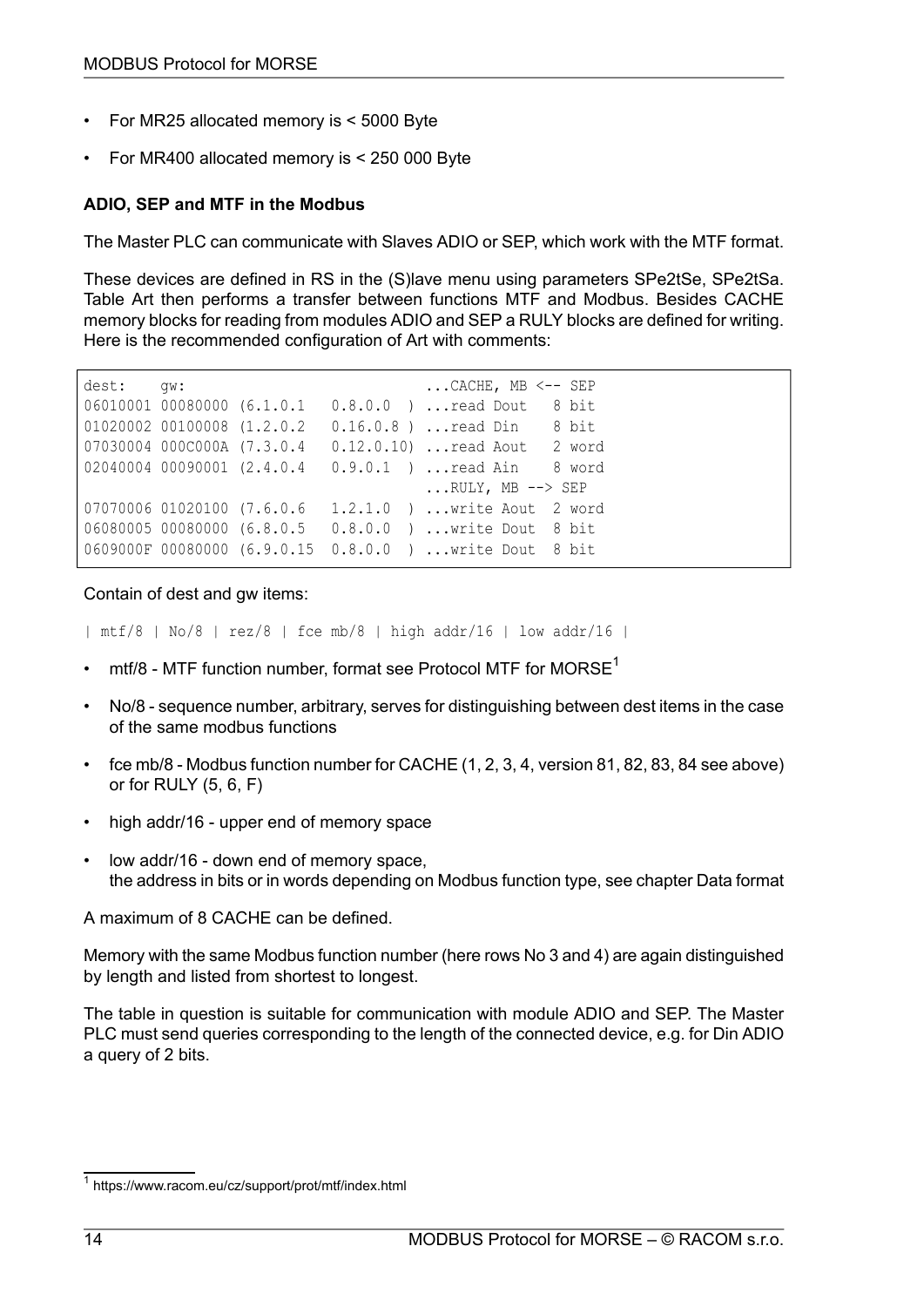| Ob-<br>last | <b>Fce</b> |   | Typ SEP-Cache    | <b>Content</b>                |
|-------------|------------|---|------------------|-------------------------------|
| Dout        | 0x01       | R | 00-07 bit        | Read binary outputs           |
| Dout        | 0x05       | W | 00-07 bit        | Write to bin. outputs in bits |
| Dout        | $0x0F$ $W$ |   | 00-07 bit        | Write to binary outputs       |
| Dinp        | 0x02 R     |   | 08-15 bit        | Read from binary inputs       |
| Ainp        | 0x04       | R | 0x001-0x008 word | Read from analog inputs       |
| Aout        | 0x04       | R | 0x00A-0x00B word | Read from analog outputs      |
| Aout        | 0x06       | W | 0x100-0x101 word | Write to analog outputs       |

### **Tab. 1: Address used in SEP**

Radiomaster sends a regular message for RS in the interval Net timeout SPe2tCt. In addition to this it sends current reports about changes. Radioslave monitors whether each RM reponds at least once in time SPe2tCt.

If not it behaves according to the error report setting.

Cache in RS is organised according to Modbus addresses or according to MORSE addresses. If addresses do not begin with one the unused part of memory for the Slave (0 to N-1) can be left out by using offset addresses, parameter  $SPE2tSf$ . The number of blocks of cache can then be adapted to the total number of Slaves in the network using parameter  $\text{SPe2tSu}$ .

RS recognises individual Slave PLCs for their insertion into cache according to MORSE addresses from which a message was received. If it is necessary to distinguish PLCs according to Modbus addresses it is possible to set up with the type of address in parameter  $SPE2tSo$ , SPe2tSi.

# **3.5. Packet Mode**

In packet mode two memory buffers are created in each PLC and in modems for transmission of data from Slave –> Radiomaster (host to net, H2N) and back (net to host, N2H). The length of the buffers is min. 250 bytes (max. length of Modbus frame), max. 1600 byte (max. length of MORSE packet).

Data transfer in packet mode can take place in any direction, i.e. Master<->RS, RM<->Slave, Slave<->Slave.

Radiomaster periodically queries each Slave for the content of the first word of the buffer H2N called the descriptor. If it is non-zero the length of the pseudoframe prepared in H2N is found out and this is transmitted in the next communication to the Radiomaster. Then the descriptor is deleted which indicates to the Slave the possibility of transmission of the next frame. Communication from PLC Master - RS, which is controlled by the Master, takes place in a similar manner.

Transmission from the Radiomaster (RM) to the Slave takes place in such a way that RM reads the descriptor N2Hdesc in PLC Slave and if it is zero it writes its pseudoframe to N2H. After processing this the Slave writes a zero word to N2Hdesc on the signal that buffer N2H is again available.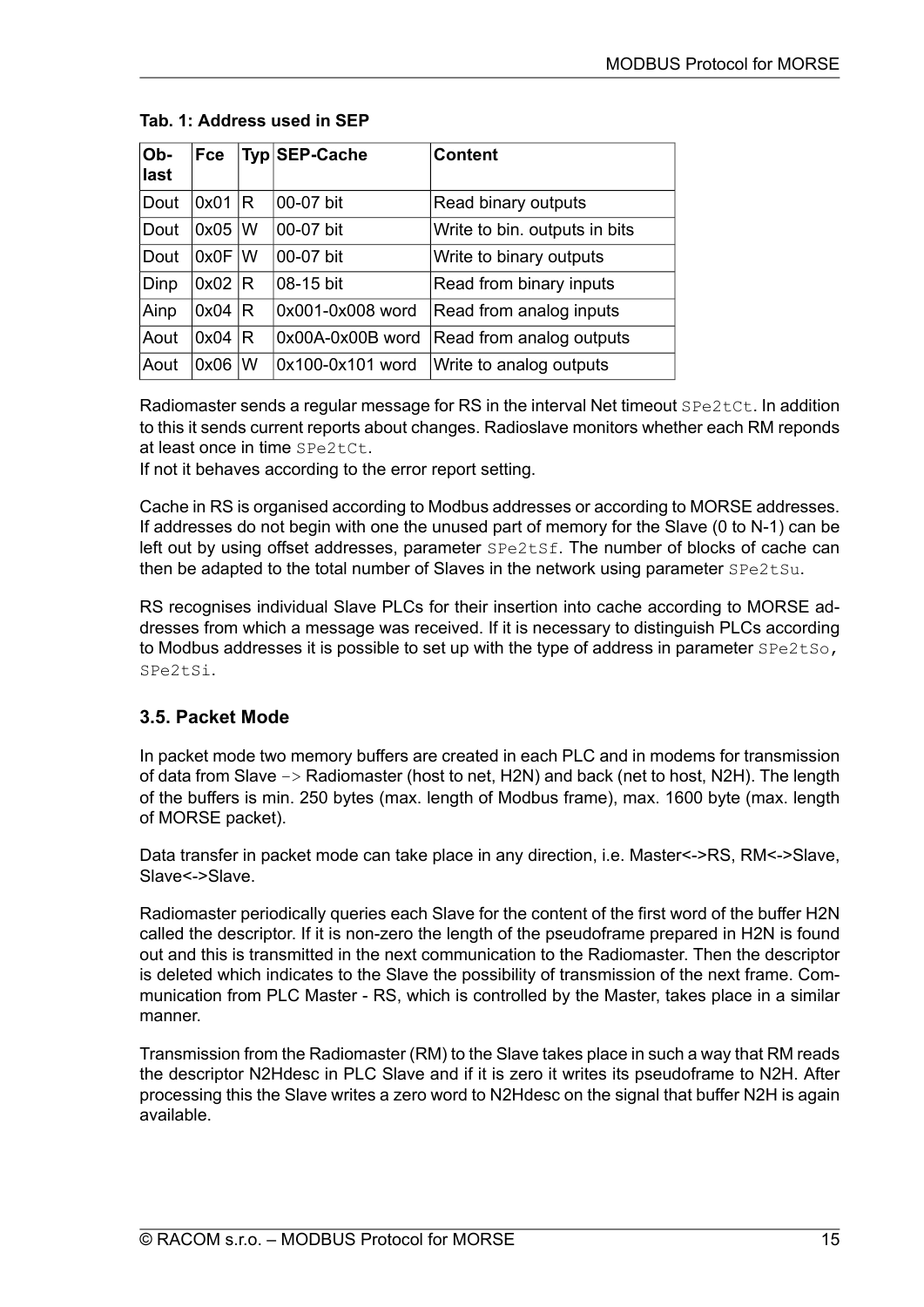```
packet parameters:
Modbus (a)ddress:5
(A)RT table No.:0 (deprecated)
(N)2H buffer:2000 (H)2N buffer:1000
Warning: Both addresses should be nonzero.
(s)imulator:OFF
(D)etect transp/cache<->packet by :CRC
Net(B)ase:0000 Net(M)ask:0000
(q)uit
\rightarrow
```
- (a)ddr Modbus (a)ddress:5 Modbus address of modem on 485 bus.
- (N)2H (N)2H buffer:2000 address of buffer for transfer "Net to Host", which is MORSE Net to Modbus.
- (H)2N (H)2N buffer:1000 address of buffer for transfer "Host to Net", which is Modbus to MORSE Net - addresses in memory at which the respective buffer starts for storing data sent by Modbus in packet mode. These addresses must be selected in a similar fashion for all Modbus network subscribers.

Here the term *Net* represents the linking MORSE network starting with the node, and the *Host* is the connected PLC Slave or PLC Master.

(s)im - (s)imulator:OFF — For testing purposes it is possible to use the MORSE CU as a simulator for replacing the PLC Slave in packet mode. Parameter (s) then needs to be switched on in this simulator, the content of parameters  $(N)$  and  $(H)$  should be exchanged.

Pseudoframes H2Nfr and N2Hfr have headers of length 6 bytes and data. The header contains the necessary information for creating a MORSE packet and sending it to the Radioslave or another Radiomaster.

#### Structure of buffers:

• H2N:

```
| H2Ndesc/16 | H2Nfr/modbusMRU |
```
• N2H:

```
| N2Hdesc/16 | N2Hfr/modbusMTU |
```
Description of items:

H2Ndesc "host to net descriptor", and contains the necessary information for the transfer of a packet through Modbus. N2Hdesc (net to host descriptor) also has a similar format:

> H2Ndesc: |ret/1|rep/1|No/2|res/1|rxsize/11| N2Hdesc: |ret/1|rep/1|No/2|res/1|txsize/11|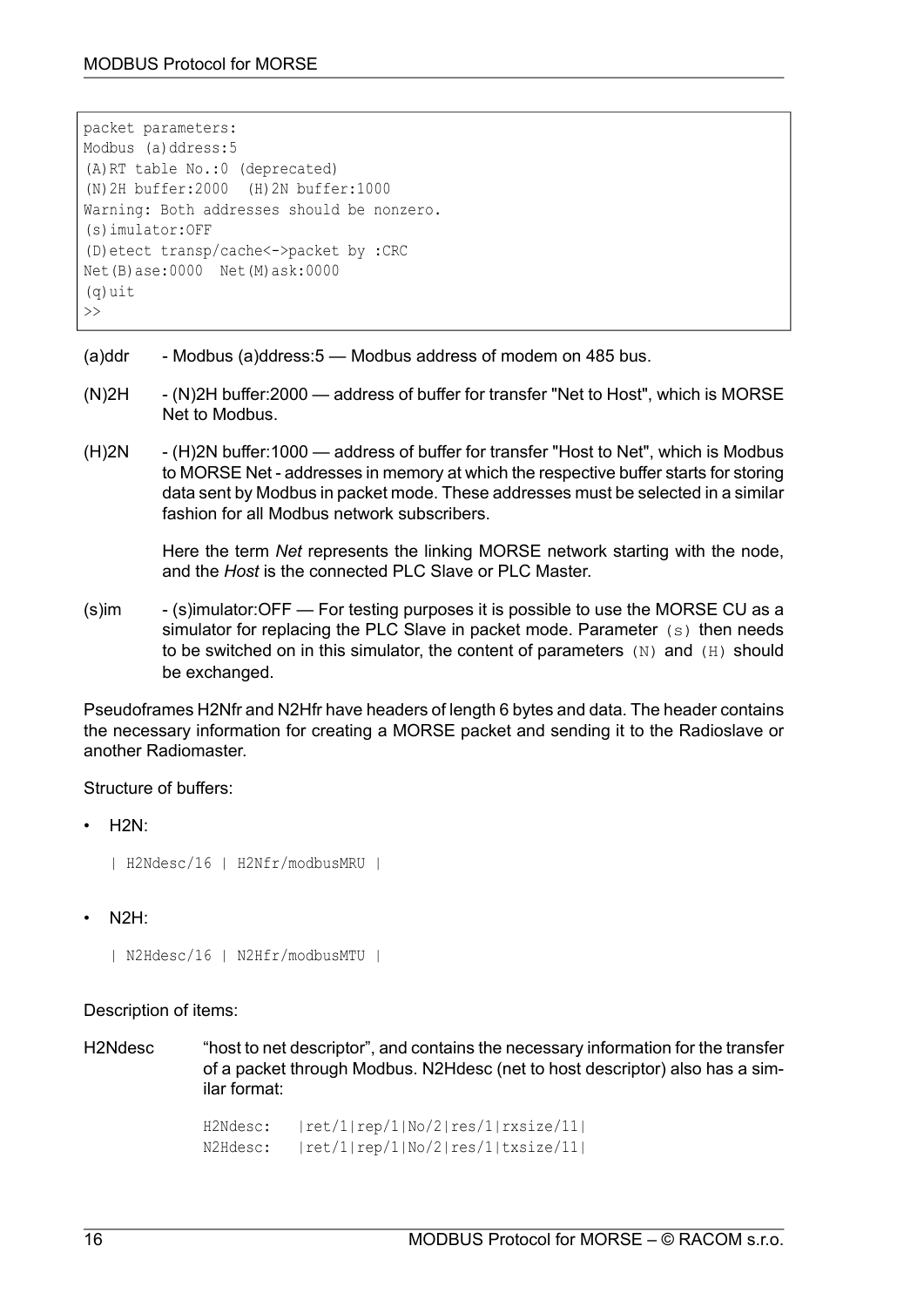|                    | ret                         | $\cdot$ 0 - user pseudoframe                              |
|--------------------|-----------------------------|-----------------------------------------------------------|
|                    |                             | 1 - routing pseudoframe (reserved for Racom)<br>$\bullet$ |
|                    | rep                         | repeat bit                                                |
|                    | No                          | number of packet                                          |
|                    | res                         | reserve, must be zero                                     |
|                    | rxsize,<br>txsize           | size of pseudoframe including address and type in bytes   |
| H <sub>2</sub> Nfr | user pseudoframe            |                                                           |
| N <sub>2</sub> Hfr | user pseudoframe            |                                                           |
| modbusMRU          | <b>Maximum Receive Unit</b> |                                                           |
| modbusMTU          | Maximum Transmit Unit       |                                                           |

Addresses of individual blocks of memory (H2N, N2H) are freely configured in the modem according to the requirements of the connected device. A pseudoframe contains the actual packet determined for transfer to/from the network. A header containing network information is contained inside the pseudoframe. The header is located in the buffer in the next position after the descriptor. Structure of header and data:

User pseudoframe:

| T/8 | D/1 | R/4 | N/3 | A/32 | data |

- T type of packet
- D bit DTE
	- if 0, sender is DCE, A is source address
	- if 1, sender is DTE, A is destination address
- R reserved, must be zero
- N network number (transmitted over the network)
- A address in network
- data actual data of pseudoframe

#### **Example:**

The Packet mode frame transfering the data from RM to Slave:

AA AA ...data 09 0169 1122 FFAA AA ...user pseudframe N2Hfr 00 0809 0169 1122 FFAA AA ...N2H descriptor + N2Hfr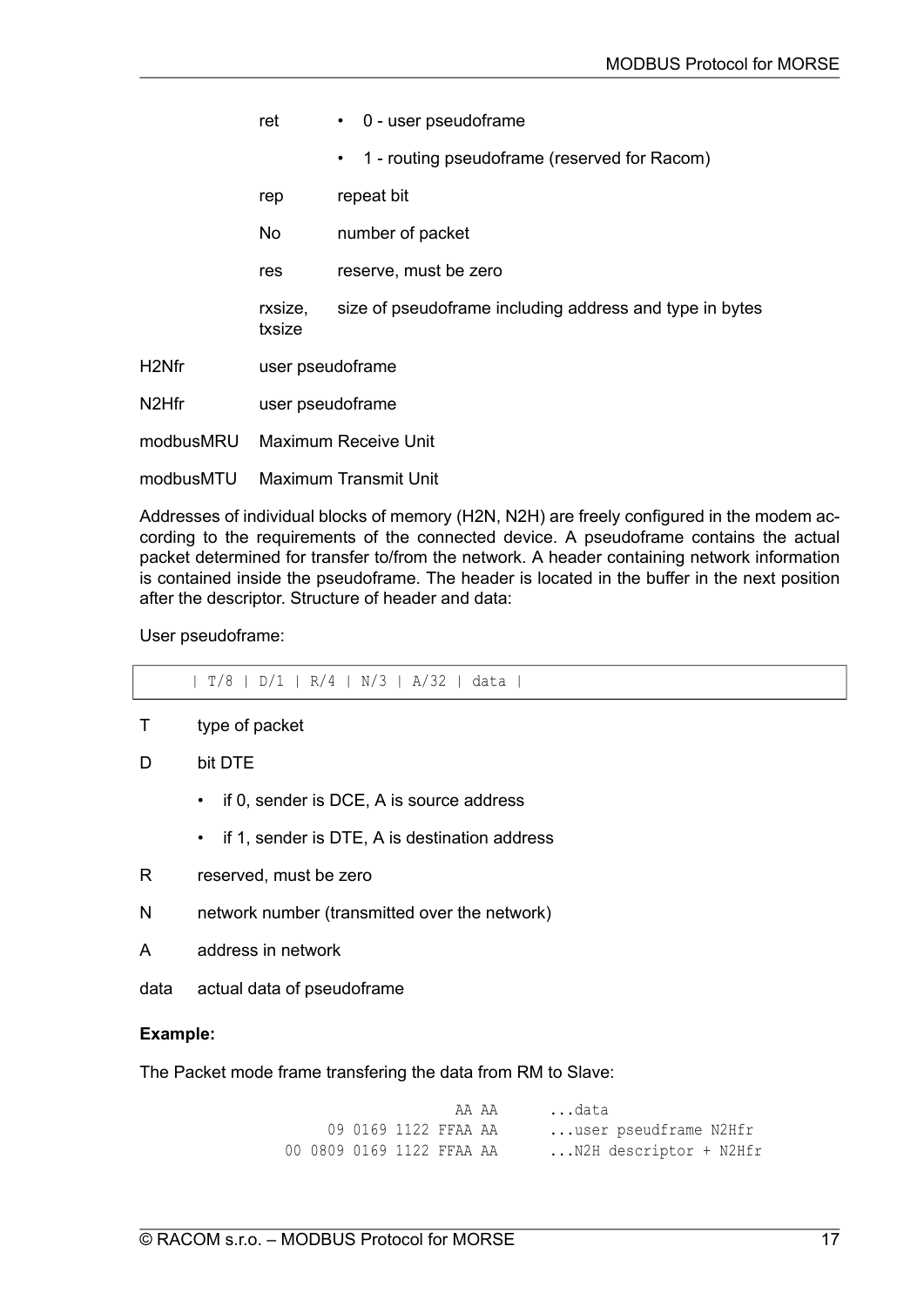0510 2000 0005 0A00 0809 0169 1122 FFAA AAE5 E6 ...Modbus frame, record with function 0x10

#### The frame transering data from Slave to RM:

BB BB ...data 09 8369 1122 FFBB BB ...user pseudframe H2Nfr 0503 0809 8369 1122 FFBB BB0F B4 ...Modbus frame, reading with function 0x03

When reading data from the Slave to RM the descriptor is not read again because this is transferred in the previous step of the dialog. More detailed [examples](https://www.racom.eu/eng/support/prot/mod-ex-1009/index.html)<sup>2</sup> are given in a separate article.

#### **Multiaddressing**

Radiomaster, which serves several Slaves, uses Multiaddressing. When switching on the Multiaddressing function in the Nodes menu packets which were directed via routing to the node's link output are sent to the user output. This therefore determines that packets from the MORSE network, determined for any of its Slaves, are accepted by the Radiomaster and that they leave its user port to SCC with Modbus.

# **3.6. Automaster**

```
Modbus automaster:
t(i)meout:0s
master mode after switching:
(c)ache:OFF (p)acket:OFF (t)rans:OFF
(q)uit
\rightarrow
```
t(i)meout:0s After this idle period on RS485 the Radioslave with switched on parameter (a)utomaster takes on the role of the Radiomaster and continues in the mode determined by the following parameters  $(c)$  ache: $ON/OFF$ (p)acket:ON/OFF (t)rans:ON/OFF. After the original Radiomaster becomes active again it returns to its role of Slave.

# **3.7. Service Menu**

Time synchronisation in Modbus and watchdog for PLC Slave.

```
Modbus services:
(t)ime sync:OFF (m)ode:RECEIVER (p)eriod:0s
time (a)ddr:0000h time sync (b)it:0000h
(d)ebug addr:00000000h (deprecated)
radiomaster only:
(w)dog bit:0000h wd(o)g addr:0000h wdog p(e)riod:0s (F)unc16:OFF
(a)uit
\rightarrow
```
<sup>&</sup>lt;sup>2</sup> https://www.racom.eu/eng/support/prot/mod-ex-1009/index.html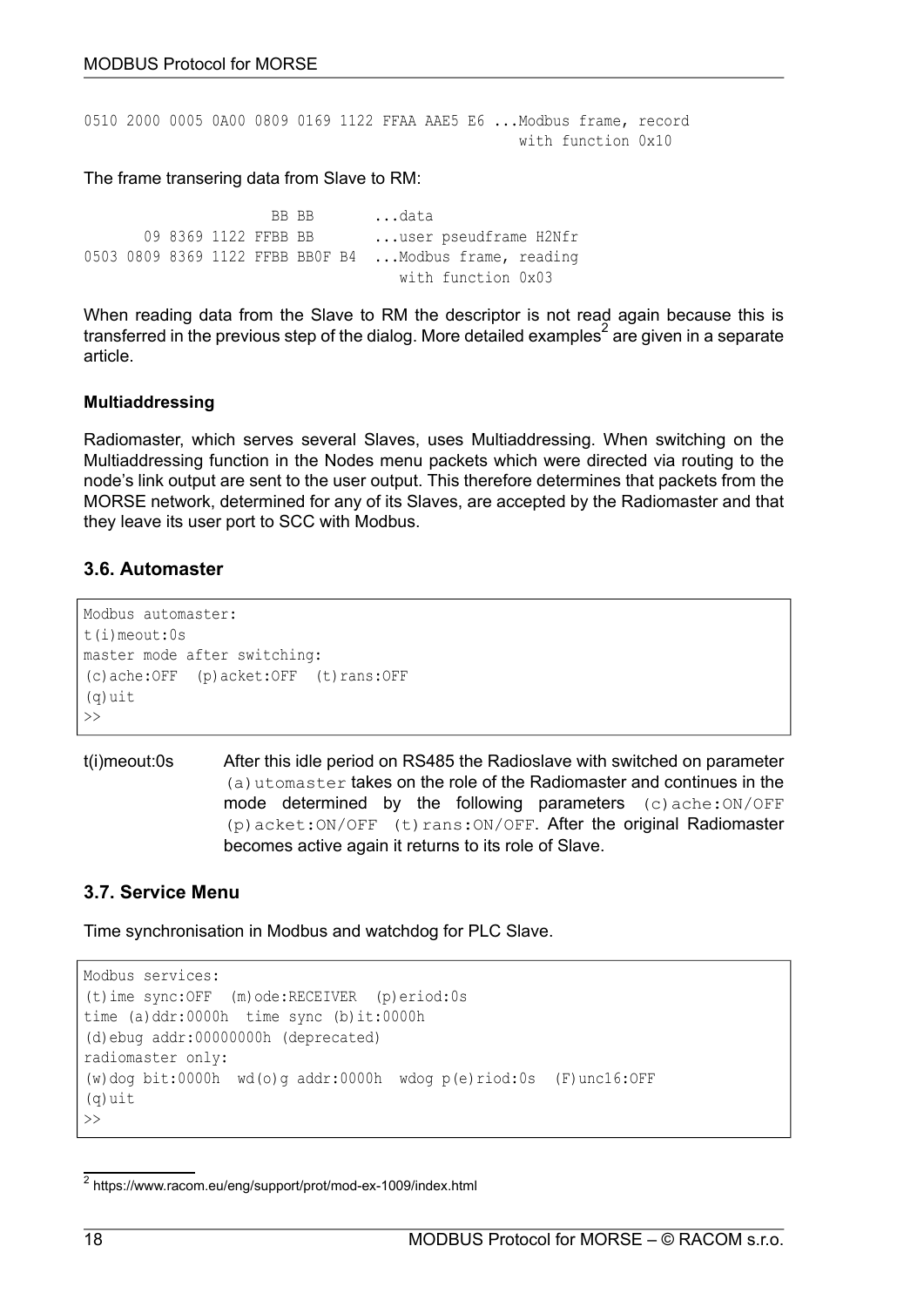#### Parameters for **time transfer**:

| $(t)$ ime | (t)ime sync: - Switch on function of transmission of timedata<br>between the Radiomaster and Slave.      |
|-----------|----------------------------------------------------------------------------------------------------------|
| $(m)$ ode | (m) ode: RECEIVER - Transmitting or receiving time mode:                                                 |
|           | SENDER - Radiomaster or Radioslave can be selected as<br>$\bullet$<br>SENDER (sends time).               |
|           | RECEIVER - Radiomaster or Radioslave can be selected as<br>$\bullet$<br>RECEIVER (sends time).           |
| $(p)$ er  | (p) eriod: 0s - Period for transferring time data is only defined in<br>Radiomaster.                     |
| $(a)$ ddr | time (a)ddr:0000h - Address for storing time, Master and Slave,<br>set according to address used in PLC. |
| $(b)$ it  | time sync (b)it:0000h - custom function                                                                  |

Parameters for **watchdog** are only entered in Radiomaster; they provide the PLC Slave with the option of checking whether a connection with Radiomaster lasts.

| (w)dog   | (w)dog bit:0000h - Periodically written word to Slave.              |
|----------|---------------------------------------------------------------------|
| wd(o)q   | wd(o)g addr:0000h - Address of entry to Holding Registers in Slave. |
| $p(e)$ r | wdog p(e)riod:0s - Period of entry.                                 |

# (F)un (F)unc16:OFF - funkce Modbus použitá k zápisu do Slave

- ON Watchdog uses function 0x16 for entry.
- OFF Watchdog uses fuction 0x06.

# **Time Synchronisation**

The Modbus protocol allows time to be transmitted between a MORSE CU and a connected Modbus device. In this way it is possible to link to time synchronisation in the MORSE network; see the [example](https://www.racom.eu/eng/support/prot/mod-ex-1009/index.html) $^3$  in the separate article. In all CUs it is necessary to switch on synchronisation SPe2tst and set up the address for recording time SPe2tsa the same way. There are four configuration options:

| <b>RS</b> receiver | time from PLC Master to RS, mode receiver, function 10, period 0 |
|--------------------|------------------------------------------------------------------|
| RM sender          | time from RM to PLC Slave, mode sender, function 10, period      |
| RS sender          | time from RS to PLC Master, mode sender, function 03, period 0   |
| RM receiver        | time from PLC Slave to RM, mode receiver, function 03, period    |

<sup>3</sup> https://www.racom.eu/eng/support/prot/mod-ex-1009/index.html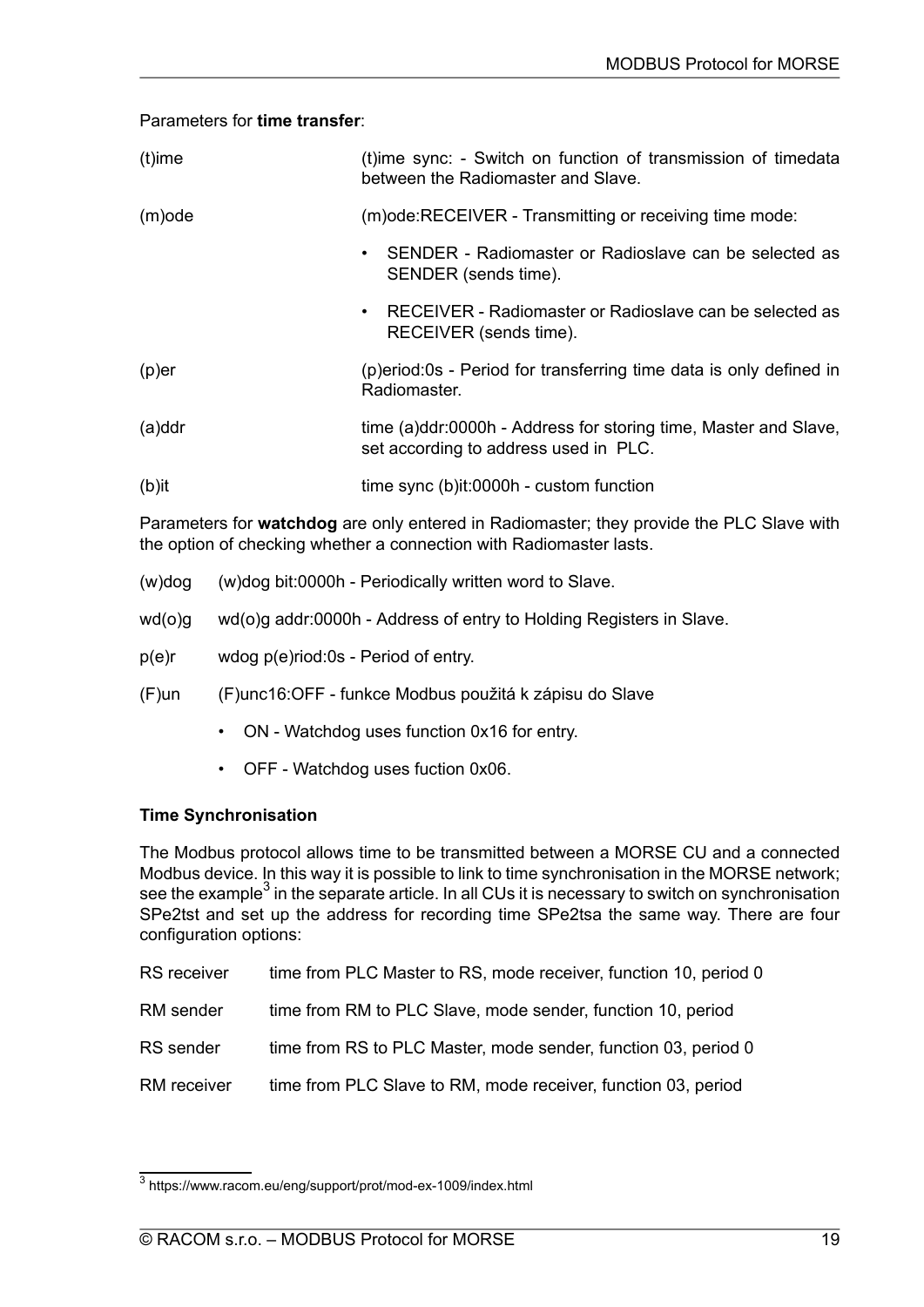Parameter "period 0" means that Modbus communication is controlled by the other participant. Parameter "period" is set as required, e.g. 3600sec. If more PLC Slaves are connected to RM synchronisation only takes place with the first of them.

Example - RS in function SENDER accepts a time query from the Master PLC and responds:

12:01:47.831 rxsim 8 | S02 0503 3000 0006 CB4C 12:01:47.832 tx 17 | S02 0503 0C47 3984 1B03 402F 010C 0D0A 6BA4 84

#### **Format of Time Data**

|gmtsec/32|R/1|ts/1|R/4|msec/10|sec/8|min/8|hour/8|day/8|month/8|year/8|

gmtsec Current time. GMT in seconds since 1.1.1970 (Unix time) is used

R Reserve

ts Timesavings, switch between summer/winter time (1 - summer time, 0 - winter)

msec Milliseconds in the current second

Others are generated from the above mentioned items containing local time including a correction of the time zone. In the command for writing time to the CU the following items can be arbitrary, e.g. zero:

- sec Current second
- min Current minute
- hour Hour (0 23)
- mday Day of month (1 31)
- mon Month (0 11)
- year Year (data in year format 1900)

Structure of used example:

```
0503 0C - Modbus address 05, function 03, 12 byte
4739 841B - Unix time, seconds from 1.1.1970
0340 - 0000bit winter time, 0x340 = 832ms
2F - 47 sec
01 - 01 min
0C - 12 hod
0D - 13 den
0A - 10+1 = 11 month
6B - 107+1900 = 2007 year
A4 84 - crc
```
12:01:47.832 - monitoring time corresponds with the content of the frame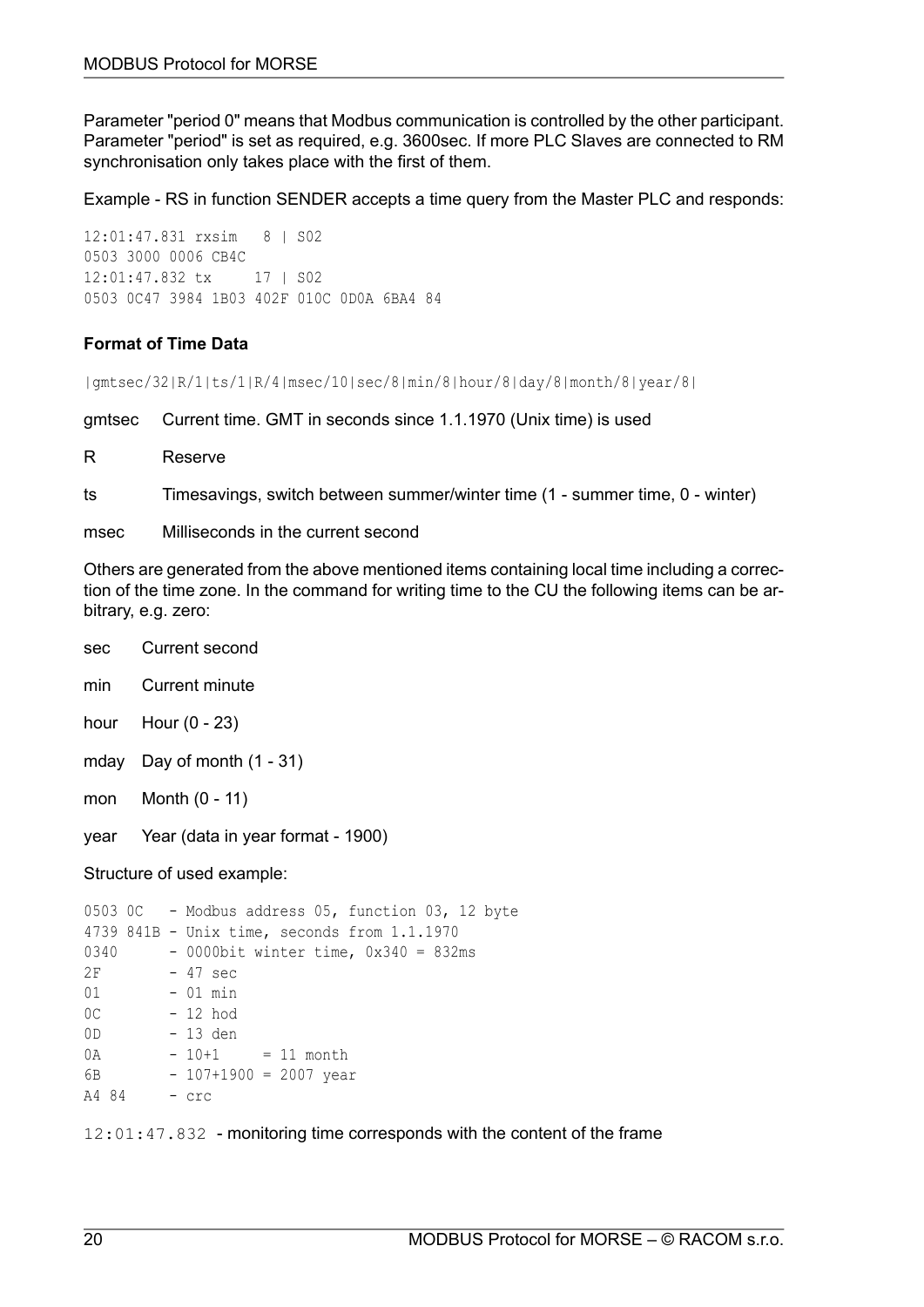# **Watchdog Functions**

PLC Slave does not have the possibility of finding out whether communication with the Radiomaster has been interrupted or not. For that reason it is possible here to set up the Watchdog function in Radiomaster, which writes a particular word to a selected address in the PLC Slave at regular intervals. Everything is set up in menu SPe2ts. The PLC can then regularly read and delete this entry thus maintaining information about the existence of the connection.

# **3.8. Types of Packets**

Short description of types of packets on the user interface.

|U/1|B/1|H/1|subt/5|

- U Link security bit 1 denotes secure transmission
- B Broadcast (multicast) bit 1 indicates a broadcast packet
- H Handicap/priority 1 indicates lower priority (handicap)

subt Subtype - assumes these basic values:

subt=0x09 - USER DATA - user data

Basic type of packet for transmission of data from the source to the destination. In combination with the set bit U=1 the most frequent type of packet is generated, 0x89, i.e. secured user packet.

 $subt=0x0A - PROT DATA$ 

This type of data is designed for controlling the flow of data in the user protocol. Processing both of the mentioned types of packets in the MORSE network is the same. Packets are sent to the destination address according to routing and priorities are set to participating addresses. In the case of packet loss an error message is delivered to the original sender. A packet which carries this error message may also get lost, and this time without another message.

• subt=0x0C - PACK ERROR REPORT - packet with error message

A report about errors in the MORSE network. The first word is the Error Number. The next part of the message contains more detailed information about the error in the network. It is possible to switch the generation of these messages on or off for the whole network.

Below are some of the error numbers:

- 1 PACKET\_NOT\_CONFIRMED packet not confirmed
- 2 STORE\_TIMEOUT store timeout
- 3 NO\_CHANNEL\_ASSIGNED no channel assigned
- 4 ACCESS\_TIMEOUT\_ERROR access timeout exhausted
- 6 WRONG\_PACKET\_FORMAT wrong packet format